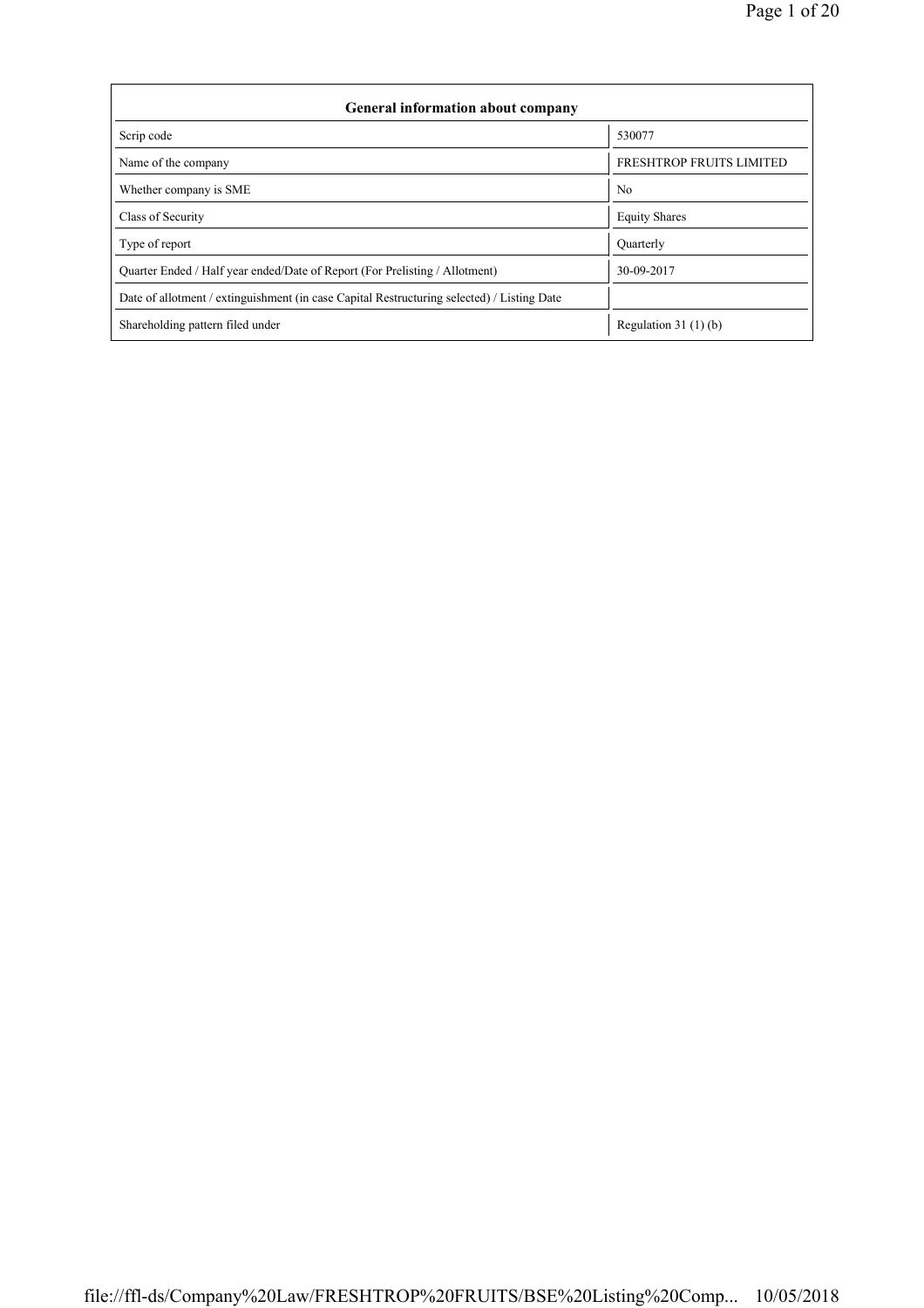| Sr. No. | <b>Particular</b>                                                                      | Yes/No         |
|---------|----------------------------------------------------------------------------------------|----------------|
|         | Whether the Listed Entity has issued any partly paid up shares?                        | No             |
|         | Whether the Listed Entity has issued any Convertible Securities?                       | N <sub>0</sub> |
|         | Whether the Listed Entity has issued any Warrants?                                     | N <sub>0</sub> |
|         | Whether the Listed Entity has any shares against which depository receipts are issued? | N <sub>0</sub> |
|         | Whether the Listed Entity has any shares in locked-in?                                 | N <sub>0</sub> |
| 6       | Whether any shares held by promoters are pledge or otherwise encumbered?               | No             |
|         | Whether company has equity shares with differential voting rights?                     | No             |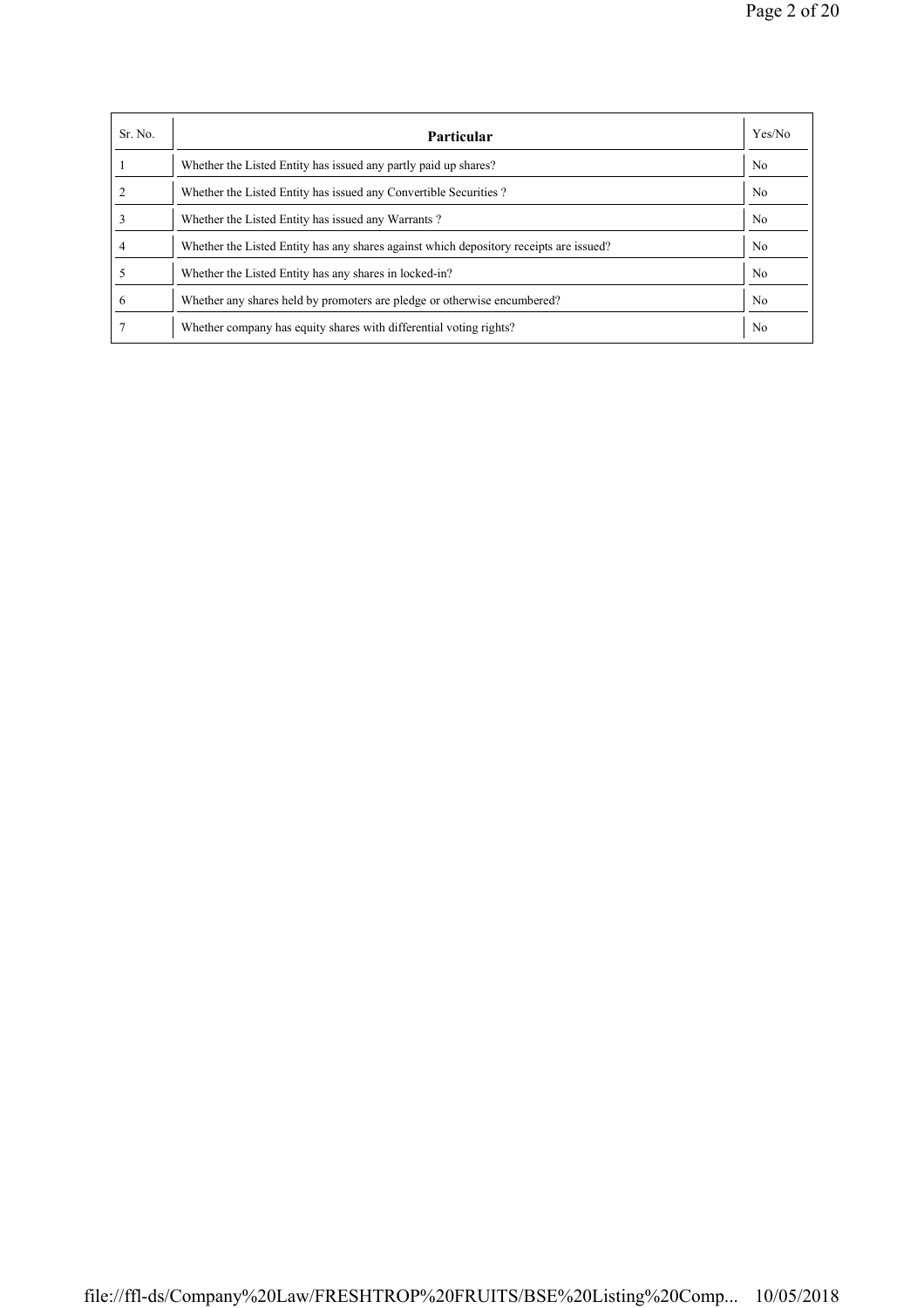|                 | Table I - Summary Statement holding of specified securities |                                  |                                                            |                                                                              |                                                                  |                                                                     |                                                                                                                                    |                                                                  |               |          |                                   |
|-----------------|-------------------------------------------------------------|----------------------------------|------------------------------------------------------------|------------------------------------------------------------------------------|------------------------------------------------------------------|---------------------------------------------------------------------|------------------------------------------------------------------------------------------------------------------------------------|------------------------------------------------------------------|---------------|----------|-----------------------------------|
| Category<br>(1) |                                                             | Nos. Of<br>shareholders<br>(III) | No. of<br>fully paid<br>up equity<br>shares<br>held $(IV)$ | No.<br><b>Of</b><br>Partly<br>paid-<br>up<br>equity<br>shares<br>held<br>(V) | No. Of<br>shares<br>underlying<br>Depository<br>Receipts<br>(VI) | Total nos.<br>shares<br>held<br>$(VII) =$<br>$(IV)+(V)$<br>$+ (VI)$ | Shareholding<br>as a $%$ of<br>total no. of<br>shares<br>(calculated<br>as per<br>SCRR,<br>1957) (VIII)<br>As a % of<br>$(A+B+C2)$ | Number of Voting Rights held in each<br>class of securities (IX) |               |          |                                   |
|                 | Category<br>$\sigma$ f<br>shareholder                       |                                  |                                                            |                                                                              |                                                                  |                                                                     |                                                                                                                                    | No of Voting (XIV) Rights                                        |               |          |                                   |
|                 | (II)                                                        |                                  |                                                            |                                                                              |                                                                  |                                                                     |                                                                                                                                    | Class eg:<br>X                                                   | Class<br>eg:y | Total    | Total as<br>$a\%$ of<br>$(A+B+C)$ |
| (A)             | Promoter<br>&<br>Promoter<br>Group                          | 6                                | 7046281                                                    |                                                                              |                                                                  | 7046281                                                             | 58.02                                                                                                                              | 7046281                                                          |               | 7046281  | 58.02                             |
| (B)             | Public                                                      | 5940                             | 5098719                                                    |                                                                              |                                                                  | 5098719                                                             | 41.98                                                                                                                              | 5098719                                                          |               | 5098719  | 41.98                             |
| (C)             | Non<br>Promoter-<br>Non Public                              |                                  |                                                            |                                                                              |                                                                  |                                                                     |                                                                                                                                    |                                                                  |               |          |                                   |
| (C1)            | <b>Shares</b><br>underlying<br><b>DRs</b>                   |                                  |                                                            |                                                                              |                                                                  |                                                                     |                                                                                                                                    |                                                                  |               |          |                                   |
| (C2)            | Shares held<br>by<br>Employee<br>Trusts                     |                                  |                                                            |                                                                              |                                                                  |                                                                     |                                                                                                                                    |                                                                  |               |          |                                   |
|                 | Total                                                       | 5946                             | 12145000                                                   |                                                                              |                                                                  | 12145000                                                            | 100                                                                                                                                | 12145000                                                         |               | 12145000 | 100                               |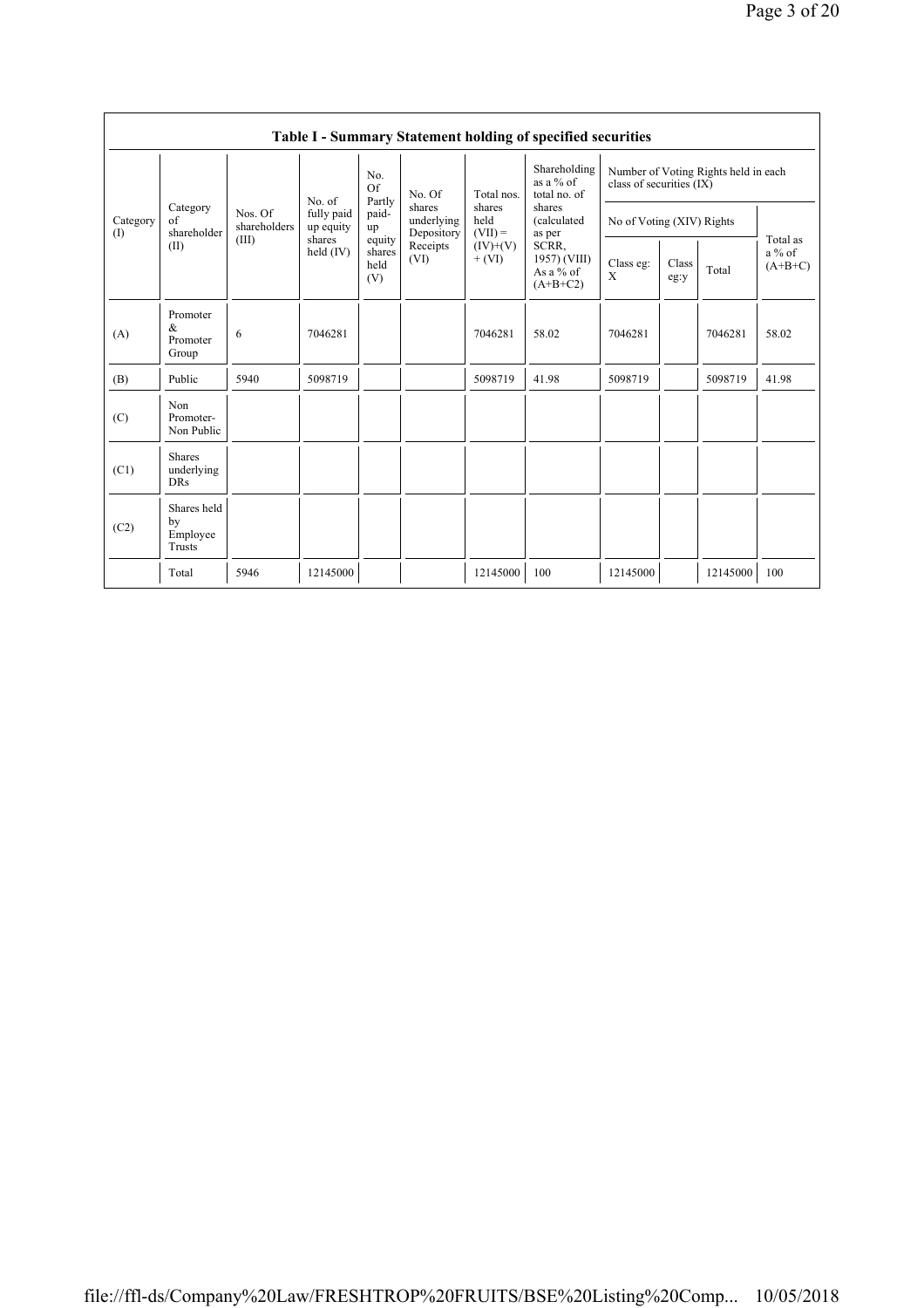|                                            | Table I - Summary Statement holding of specified securities |                                                                        |                                       |                                                                                                                        |                                                                                                 |                                          |                                                         |                                                                               |                                                         |                                           |  |
|--------------------------------------------|-------------------------------------------------------------|------------------------------------------------------------------------|---------------------------------------|------------------------------------------------------------------------------------------------------------------------|-------------------------------------------------------------------------------------------------|------------------------------------------|---------------------------------------------------------|-------------------------------------------------------------------------------|---------------------------------------------------------|-------------------------------------------|--|
| Category<br>$\textcircled{\scriptsize{1}}$ | Category<br>of<br>shareholder<br>(II)                       | No. Of<br><b>Shares</b><br>Underlying                                  | No. of<br><b>Shares</b><br>Underlying | No. Of<br><b>Shares</b><br>Underlying<br>Outstanding<br>convertible<br>securities<br>and No. Of<br>Warrants<br>(Xi)(a) | Shareholding,<br>as a $%$<br>assuming full<br>conversion of<br>convertible<br>securities (as a  | Number of<br>Locked in<br>shares $(XII)$ |                                                         | Number of<br><b>Shares</b><br>pledged or<br>otherwise<br>encumbered<br>(XIII) |                                                         | Number of<br>equity shares                |  |
|                                            |                                                             | Outstanding<br>convertible<br>Warrants<br>securities<br>$(X_i)$<br>(X) | Outstanding                           |                                                                                                                        | percentage of<br>diluted share<br>capital) $(XI)$ =<br>$(VII)+(X)$ As a<br>$%$ of<br>$(A+B+C2)$ | No.<br>(a)                               | As a<br>$%$ of<br>total<br><b>Shares</b><br>held<br>(b) | No.<br>(a)                                                                    | As a<br>$%$ of<br>total<br><b>Shares</b><br>held<br>(b) | held in<br>dematerialized<br>form $(XIV)$ |  |
| (A)                                        | Promoter<br>&<br>Promoter<br>Group                          |                                                                        |                                       |                                                                                                                        | 58.02                                                                                           |                                          |                                                         |                                                                               |                                                         | 7046281                                   |  |
| (B)                                        | Public                                                      |                                                                        |                                       |                                                                                                                        | 41.98                                                                                           |                                          |                                                         |                                                                               |                                                         | 4647315                                   |  |
| (C)                                        | Non<br>Promoter-<br>Non Public                              |                                                                        |                                       |                                                                                                                        |                                                                                                 |                                          |                                                         |                                                                               |                                                         |                                           |  |
| (C1)                                       | <b>Shares</b><br>underlying<br><b>DRs</b>                   |                                                                        |                                       |                                                                                                                        |                                                                                                 |                                          |                                                         |                                                                               |                                                         |                                           |  |
| (C2)                                       | Shares held<br>by<br>Employee<br>Trusts                     |                                                                        |                                       |                                                                                                                        |                                                                                                 |                                          |                                                         |                                                                               |                                                         |                                           |  |
|                                            | Total                                                       |                                                                        |                                       |                                                                                                                        | 100                                                                                             |                                          |                                                         |                                                                               |                                                         | 11693596                                  |  |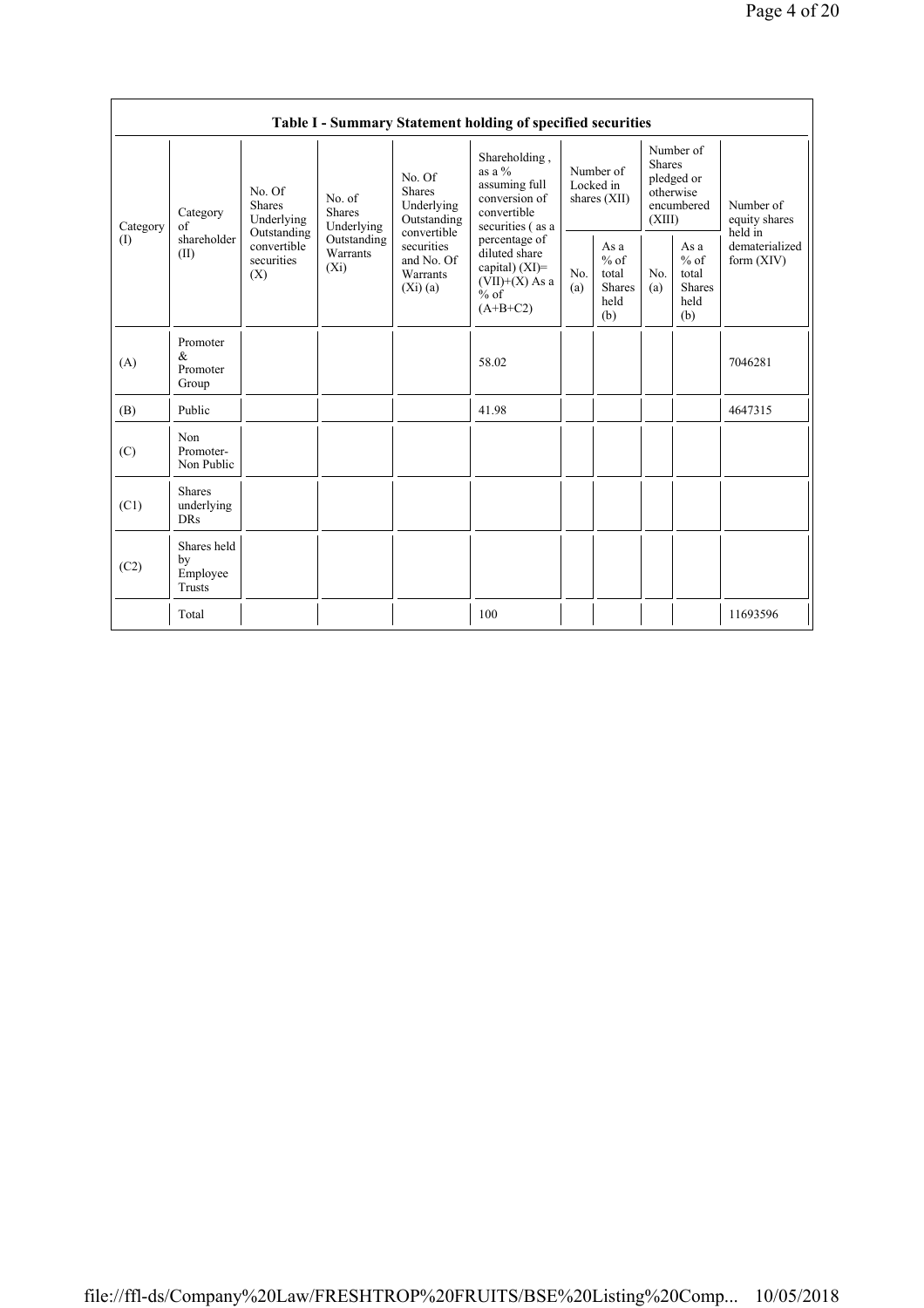|                                                                                                | Table II - Statement showing shareholding pattern of the Promoter and Promoter Group                                |                                  |                         |                                 |                                    |                             |                                                  |                           |               |                                      |                                 |
|------------------------------------------------------------------------------------------------|---------------------------------------------------------------------------------------------------------------------|----------------------------------|-------------------------|---------------------------------|------------------------------------|-----------------------------|--------------------------------------------------|---------------------------|---------------|--------------------------------------|---------------------------------|
|                                                                                                |                                                                                                                     |                                  | No. of                  | No.<br>Of<br>Partly             | No. Of                             | Total nos.                  | Shareholding<br>as a % of<br>total no. of        | class of securities (IX)  |               | Number of Voting Rights held in each |                                 |
| Sr.                                                                                            | Category &<br>Name of the<br>Shareholders (I)                                                                       | Nos. Of<br>shareholders<br>(III) | fully paid<br>up equity | paid-<br>up                     | shares<br>underlying<br>Depository | shares<br>held<br>$(VII) =$ | shares<br>(calculated<br>as per                  | No of Voting (XIV) Rights |               |                                      | Total<br>as a %                 |
|                                                                                                |                                                                                                                     |                                  | shares<br>held $(IV)$   | equity<br>shares<br>held<br>(V) | Receipts<br>(VI)                   | $(IV)+(V)$<br>$+ (VI)$      | SCRR,<br>1957) (VIII)<br>As a % of<br>$(A+B+C2)$ | Class eg:<br>X            | Class<br>eg:y | Total                                | of<br>Total<br>Voting<br>rights |
| A                                                                                              | Table II - Statement showing shareholding pattern of the Promoter and Promoter Group                                |                                  |                         |                                 |                                    |                             |                                                  |                           |               |                                      |                                 |
| (1)                                                                                            | Indian                                                                                                              |                                  |                         |                                 |                                    |                             |                                                  |                           |               |                                      |                                 |
| (a)                                                                                            | Individuals/Hindu<br>undivided Family                                                                               | 5                                | 4678268                 |                                 |                                    | 4678268                     | 38.52                                            | 4678268                   |               | 4678268                              | 38.52                           |
| (d)                                                                                            | Any Other<br>(specify)                                                                                              | 1                                | 2368013                 |                                 |                                    | 2368013                     | 19.5                                             | 2368013                   |               | 2368013                              | 19.5                            |
| Sub-Total<br>(A)(1)                                                                            |                                                                                                                     | 6                                | 7046281                 |                                 |                                    | 7046281                     | 58.02                                            | 7046281                   |               | 7046281                              | 58.02                           |
| (2)                                                                                            | Foreign                                                                                                             |                                  |                         |                                 |                                    |                             |                                                  |                           |               |                                      |                                 |
| Total<br>Shareholding<br>of Promoter<br>and<br>Promoter<br>Group $(A)=$<br>$(A)(1)+(A)$<br>(2) |                                                                                                                     | 6                                | 7046281                 |                                 |                                    | 7046281                     | 58.02                                            | 7046281                   |               | 7046281                              | 58.02                           |
| B                                                                                              | Table III - Statement showing shareholding pattern of the Public shareholder                                        |                                  |                         |                                 |                                    |                             |                                                  |                           |               |                                      |                                 |
| (1)                                                                                            | Institutions                                                                                                        |                                  |                         |                                 |                                    |                             |                                                  |                           |               |                                      |                                 |
| (e)                                                                                            | Foreign Portfolio<br>Investors                                                                                      | $\mathbf{1}$                     | 10000                   |                                 |                                    | 10000                       | 0.08                                             | 10000                     |               | 10000                                | 0.08                            |
| (i)                                                                                            | Any Other<br>(specify)                                                                                              | 1                                | 200000                  |                                 |                                    | 200000                      | 1.65                                             | 200000                    |               | 200000                               | 1.65                            |
| Sub-Total<br>(B)(1)                                                                            |                                                                                                                     | $\overline{\mathbf{c}}$          | 210000                  |                                 |                                    | 210000                      | 1.73                                             | 210000                    |               | 210000                               | 1.73                            |
| (3)                                                                                            | Non-institutions                                                                                                    |                                  |                         |                                 |                                    |                             |                                                  |                           |               |                                      |                                 |
| (a(i))                                                                                         | Individuals -<br>i.Individual<br>shareholders<br>holding nominal<br>share capital up<br>to Rs. 2 lakhs.             | 5539                             | 2702356                 |                                 |                                    | 2702356                     | 22.25                                            | 2702356                   |               | 2702356                              | 22.25                           |
| (a(ii))                                                                                        | Individuals - ii.<br>Individual<br>shareholders<br>holding nominal<br>share capital in<br>excess of Rs. 2<br>lakhs. | 22                               | 1171790                 |                                 |                                    | 1171790                     | 9.65                                             | 1171790                   |               | 1171790                              | 9.65                            |
| (b)                                                                                            | NBFCs registered<br>with RBI                                                                                        | $\mathbf{1}$                     | 600                     |                                 |                                    | 600                         | $\boldsymbol{0}$                                 | 600                       |               | 600                                  | $\boldsymbol{0}$                |
| (e)                                                                                            | Any Other<br>(specify)                                                                                              | 376                              | 1013973                 |                                 |                                    | 1013973                     | 8.35                                             | 1013973                   |               | 1013973                              | 8.35                            |
| Sub-Total<br>(B)(3)                                                                            |                                                                                                                     | 5938                             | 4888719                 |                                 |                                    | 4888719                     | 40.25                                            | 4888719                   |               | 4888719                              | 40.25                           |
| <b>Total Public</b><br>Shareholding<br>$(B)=(B)(1)+$<br>$(B)(2)+(B)$<br>(3)                    |                                                                                                                     | 5940                             | 5098719                 |                                 |                                    | 5098719                     | 41.98                                            | 5098719                   |               | 5098719                              | 41.98                           |
| $\mathbf C$                                                                                    | Table IV - Statement showing shareholding pattern of the Non Promoter- Non Public shareholder                       |                                  |                         |                                 |                                    |                             |                                                  |                           |               |                                      |                                 |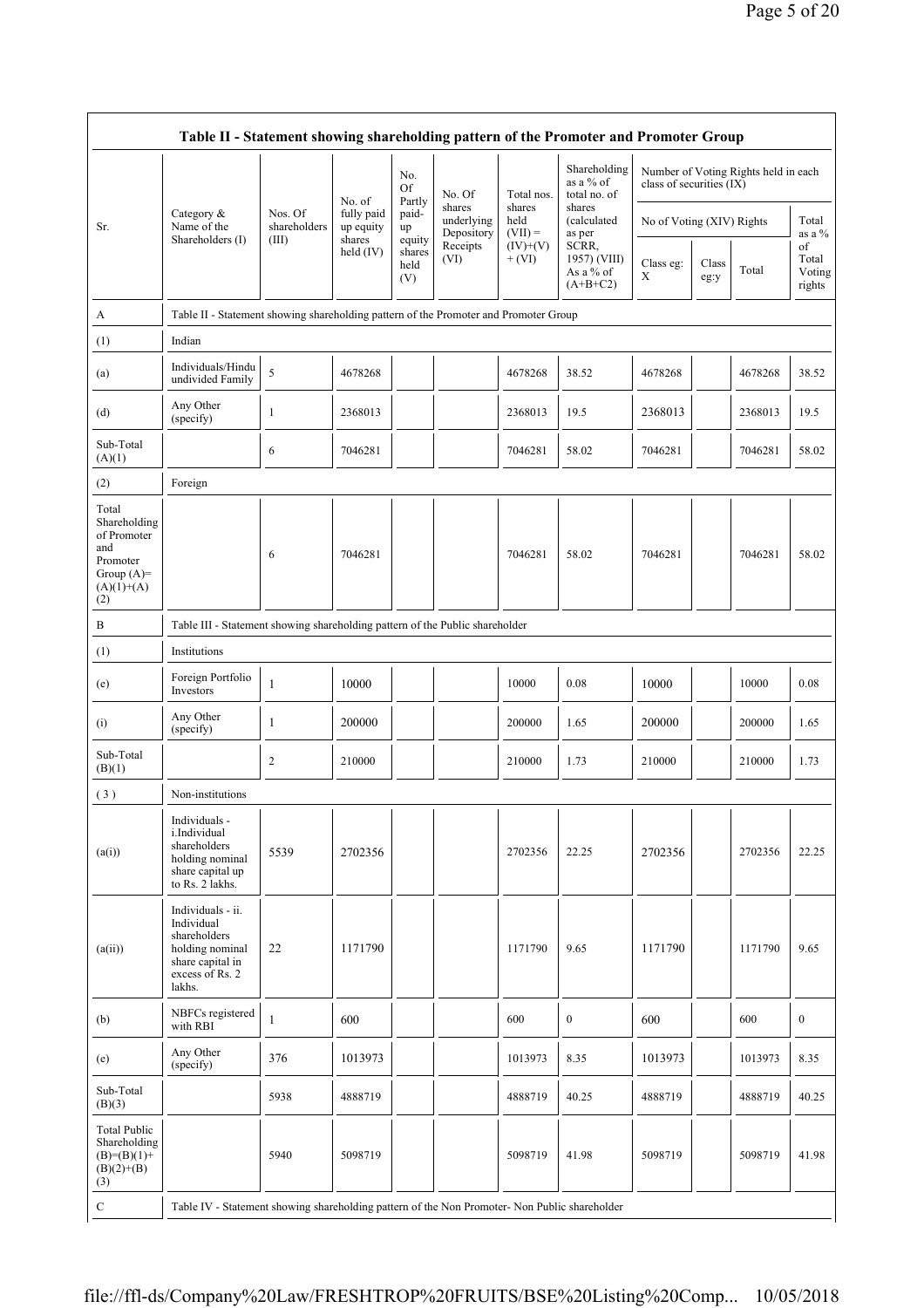| Total<br>$AA+B+C2$ ) | 5946 | 12145000 |  | 12145000 | 100 | 121450001 | 12145000 | 100 |
|----------------------|------|----------|--|----------|-----|-----------|----------|-----|
| Total<br>$(A+B+C)$   | 5946 | 12145000 |  | 12145000 | 100 | 12145000  | 12145000 | 100 |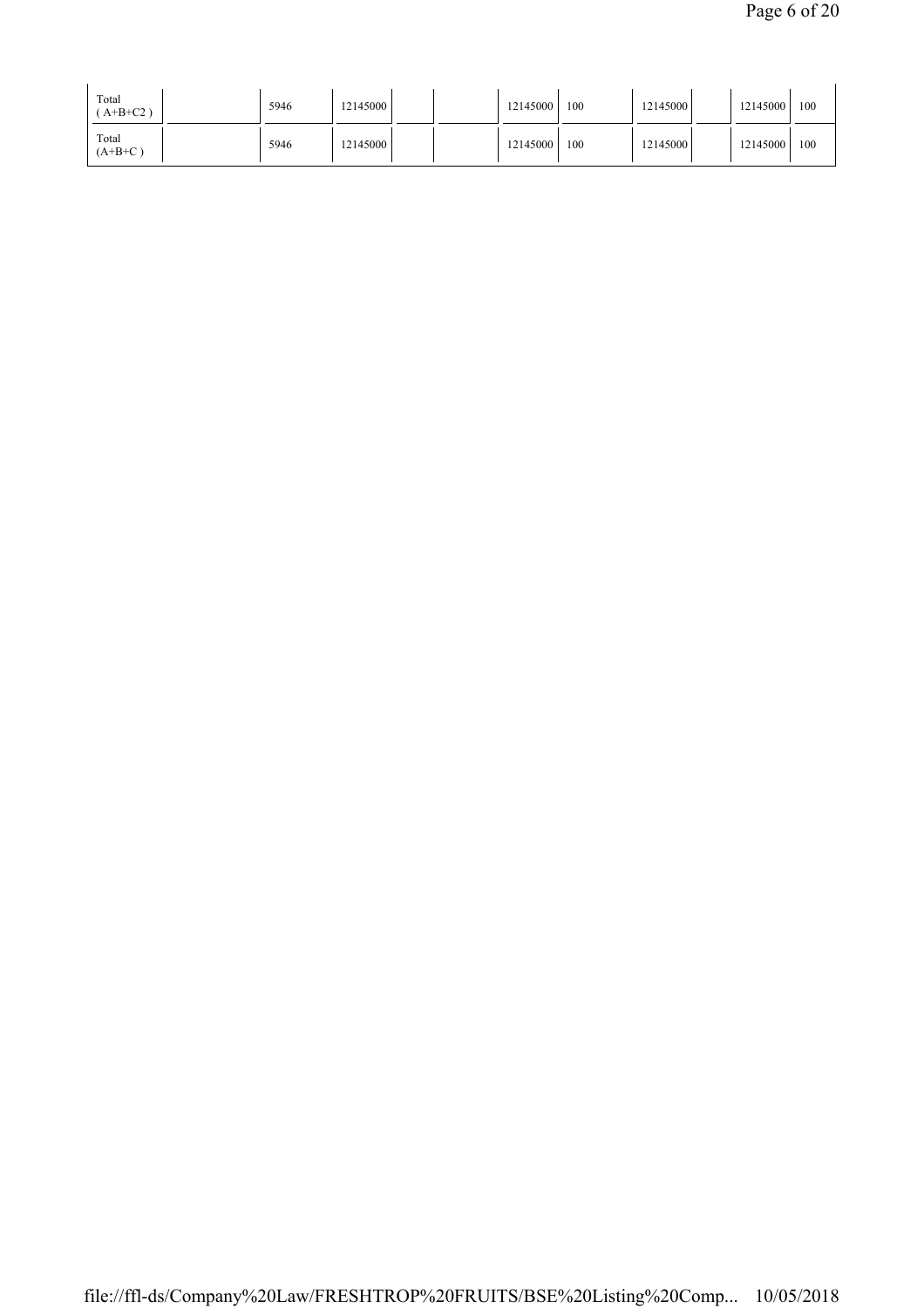| Table II - Statement showing shareholding pattern of the Promoter and Promoter Group    |                                                                                         |                                                                             |                                                                                                               |                                                                                               |            |                                                    |                                                                               |                                             |                                       |  |
|-----------------------------------------------------------------------------------------|-----------------------------------------------------------------------------------------|-----------------------------------------------------------------------------|---------------------------------------------------------------------------------------------------------------|-----------------------------------------------------------------------------------------------|------------|----------------------------------------------------|-------------------------------------------------------------------------------|---------------------------------------------|---------------------------------------|--|
| Sr.                                                                                     | No. Of<br><b>Shares</b><br>Underlying<br>Outstanding<br>convertible<br>securities $(X)$ | No. of<br><b>Shares</b><br>Underlying<br>Outstanding<br>Warrants<br>$(X_i)$ | No. Of Shares<br>Underlying<br>Outstanding<br>convertible<br>securities and<br>No. Of<br>Warrants (Xi)<br>(a) | Shareholding, as<br>a % assuming full<br>conversion of<br>convertible<br>securities (as a     |            | Number of<br>Locked in<br>shares (XII)             | Number of<br><b>Shares</b><br>pledged or<br>otherwise<br>encumbered<br>(XIII) |                                             | Number of<br>equity shares<br>held in |  |
|                                                                                         |                                                                                         |                                                                             |                                                                                                               | percentage of<br>diluted share<br>capital) (XI)=<br>(VII)+(X) As a $%$<br>of $(A+B+C2)$       | No.<br>(a) | As a %<br>of total<br><b>Shares</b><br>held<br>(b) | No.<br>(a)                                                                    | As a %<br>of total<br>Shares<br>held<br>(b) | dematerialized<br>form (XIV)          |  |
| A                                                                                       |                                                                                         |                                                                             |                                                                                                               | Table II - Statement showing shareholding pattern of the Promoter and Promoter Group          |            |                                                    |                                                                               |                                             |                                       |  |
| (1)                                                                                     | Indian                                                                                  |                                                                             |                                                                                                               |                                                                                               |            |                                                    |                                                                               |                                             |                                       |  |
| (a)                                                                                     |                                                                                         |                                                                             |                                                                                                               | 38.52                                                                                         |            |                                                    |                                                                               |                                             | 4678268                               |  |
| (d)                                                                                     |                                                                                         |                                                                             |                                                                                                               | 19.5                                                                                          |            |                                                    |                                                                               |                                             | 2368013                               |  |
| Sub-Total (A)<br>(1)                                                                    |                                                                                         |                                                                             |                                                                                                               | 58.02                                                                                         |            |                                                    |                                                                               |                                             | 7046281                               |  |
| (2)                                                                                     | Foreign                                                                                 |                                                                             |                                                                                                               |                                                                                               |            |                                                    |                                                                               |                                             |                                       |  |
| Total<br>Shareholding<br>of Promoter<br>and Promoter<br>Group $(A)=$<br>$(A)(1)+(A)(2)$ |                                                                                         |                                                                             |                                                                                                               | 58.02                                                                                         |            |                                                    |                                                                               |                                             | 7046281                               |  |
| B                                                                                       |                                                                                         |                                                                             |                                                                                                               | Table III - Statement showing shareholding pattern of the Public shareholder                  |            |                                                    |                                                                               |                                             |                                       |  |
| (1)                                                                                     | Institutions                                                                            |                                                                             |                                                                                                               |                                                                                               |            |                                                    |                                                                               |                                             |                                       |  |
| (e)                                                                                     |                                                                                         |                                                                             |                                                                                                               | 0.08                                                                                          |            |                                                    |                                                                               |                                             | 10000                                 |  |
| (i)                                                                                     |                                                                                         |                                                                             |                                                                                                               | 1.65                                                                                          |            |                                                    |                                                                               |                                             | 200000                                |  |
| Sub-Total (B)<br>(1)                                                                    |                                                                                         |                                                                             |                                                                                                               | 1.73                                                                                          |            |                                                    |                                                                               |                                             | 210000                                |  |
| (3)                                                                                     | Non-institutions                                                                        |                                                                             |                                                                                                               |                                                                                               |            |                                                    |                                                                               |                                             |                                       |  |
| (a(i))                                                                                  |                                                                                         |                                                                             |                                                                                                               | 22.25                                                                                         |            |                                                    |                                                                               |                                             | 2407652                               |  |
| (a(ii))                                                                                 |                                                                                         |                                                                             |                                                                                                               | 9.65                                                                                          |            |                                                    | П                                                                             |                                             | 1171790                               |  |
| (b)                                                                                     |                                                                                         |                                                                             |                                                                                                               | $\boldsymbol{0}$                                                                              |            |                                                    |                                                                               |                                             | 600                                   |  |
| (e)                                                                                     |                                                                                         |                                                                             |                                                                                                               | 8.35                                                                                          |            |                                                    |                                                                               |                                             | 857273                                |  |
| Sub-Total (B)<br>(3)                                                                    |                                                                                         |                                                                             |                                                                                                               | 40.25                                                                                         |            |                                                    |                                                                               |                                             | 4437315                               |  |
| <b>Total Public</b><br>Shareholding<br>$(B)= (B)(1) +$<br>$(B)(2)+(B)(3)$               |                                                                                         |                                                                             |                                                                                                               | 41.98                                                                                         |            |                                                    |                                                                               |                                             | 4647315                               |  |
| $\mathbf C$                                                                             |                                                                                         |                                                                             |                                                                                                               | Table IV - Statement showing shareholding pattern of the Non Promoter- Non Public shareholder |            |                                                    |                                                                               |                                             |                                       |  |
| Total<br>$(A+B+C2)$                                                                     |                                                                                         |                                                                             |                                                                                                               | 100                                                                                           |            |                                                    |                                                                               |                                             | 11693596                              |  |
| Total<br>$(A+B+C)$                                                                      |                                                                                         |                                                                             |                                                                                                               | 100                                                                                           |            |                                                    |                                                                               |                                             | 11693596                              |  |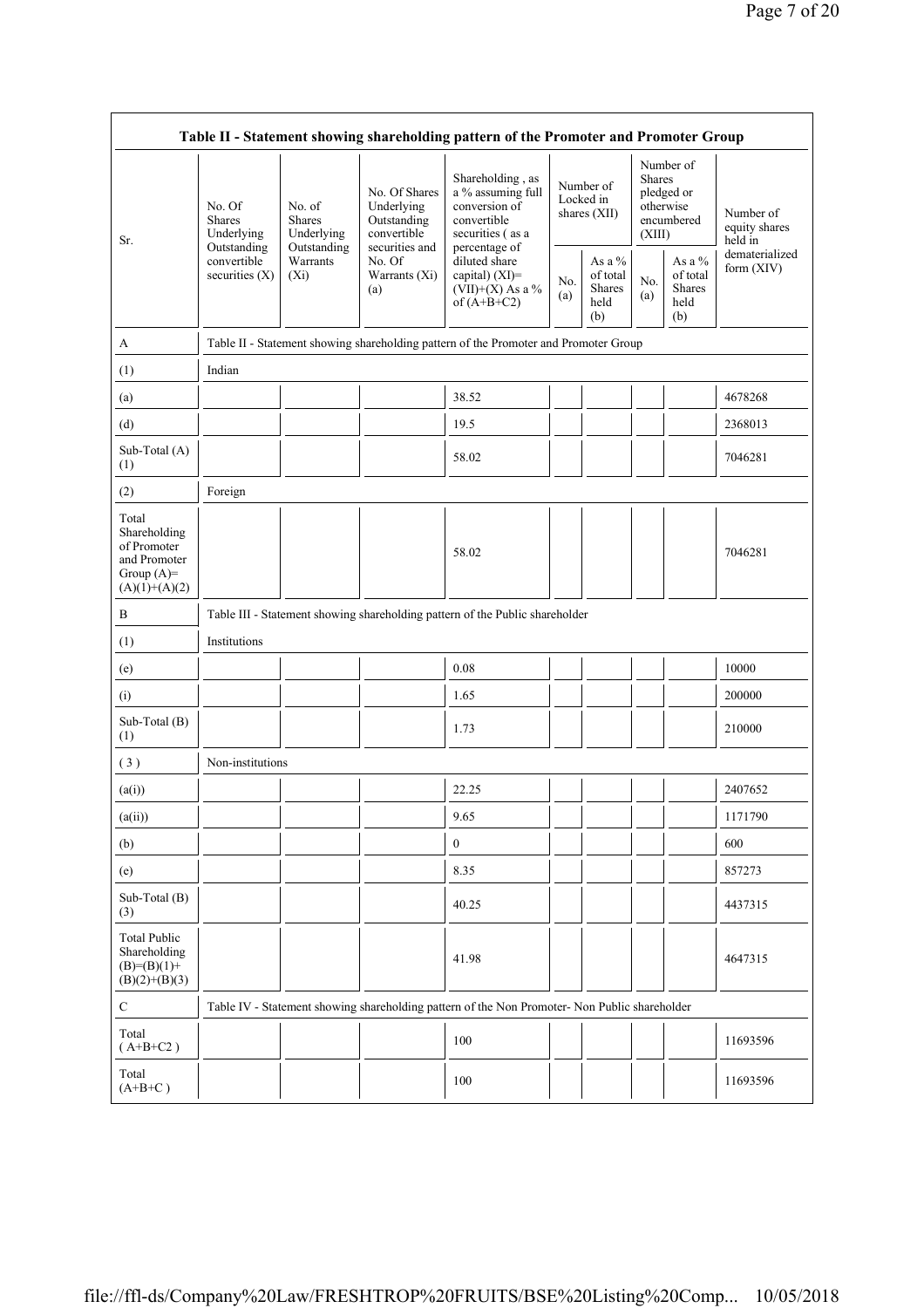| Individuals/Hindu undivided Family                                                                                                                                                           |                                                               |                                                 |                                      |                                  |                                                 |                          |  |  |  |  |
|----------------------------------------------------------------------------------------------------------------------------------------------------------------------------------------------|---------------------------------------------------------------|-------------------------------------------------|--------------------------------------|----------------------------------|-------------------------------------------------|--------------------------|--|--|--|--|
| Searial No.                                                                                                                                                                                  | 1                                                             | $\overline{c}$                                  | 3                                    | $\overline{4}$                   | 5                                               |                          |  |  |  |  |
| Name of the<br>Shareholders (I)                                                                                                                                                              | <b>ASHOK</b><br><b>VISHINDAS</b><br><b>MOTIANI</b>            | <b>NANITA</b><br><b>ASHOK</b><br><b>MOTIANI</b> | <b>DIPTI ASHOK</b><br><b>MOTIANI</b> | <b>PRIYANKA</b><br><b>TANDON</b> | <b>MAYANK</b><br><b>RAMESH</b><br><b>TANDON</b> | Click here<br>to go back |  |  |  |  |
| PAN(II)                                                                                                                                                                                      | ABCPM8237G                                                    | ACDPM5531B                                      | ANWPM2418B                           | ADKPM4788Q                       | AARPT3422C                                      | Total                    |  |  |  |  |
| No. of fully paid<br>up equity shares<br>held (IV)                                                                                                                                           | 1742389                                                       | 962895                                          | 824734                               | 653740                           | 494510                                          | 4678268                  |  |  |  |  |
| No. Of Partly paid-<br>up equity shares<br>held(V)                                                                                                                                           |                                                               |                                                 |                                      |                                  |                                                 |                          |  |  |  |  |
| No. Of shares<br>underlying<br>Depository<br>Receipts (VI)                                                                                                                                   |                                                               |                                                 |                                      |                                  |                                                 |                          |  |  |  |  |
| Total nos. shares<br>held $(VII) = (IV) +$<br>$(V)+(VI)$                                                                                                                                     | 1742389                                                       | 962895                                          | 824734                               | 653740                           | 494510                                          | 4678268                  |  |  |  |  |
| Shareholding as a<br>% of total no. of<br>shares (calculated<br>as per SCRR,<br>1957) (VIII) As a<br>% of $(A+B+C2)$                                                                         | 14.35                                                         | 7.93                                            | 6.79                                 | 5.38                             | 4.07                                            | 38.52                    |  |  |  |  |
|                                                                                                                                                                                              | Number of Voting Rights held in each class of securities (IX) |                                                 |                                      |                                  |                                                 |                          |  |  |  |  |
| Class eg:X                                                                                                                                                                                   | 1742389                                                       | 962895                                          | 824734                               | 653740                           | 494510                                          | 4678268                  |  |  |  |  |
| Class eg:y                                                                                                                                                                                   |                                                               |                                                 |                                      |                                  |                                                 |                          |  |  |  |  |
| Total                                                                                                                                                                                        | 1742389                                                       | 962895                                          | 824734                               | 653740                           | 494510                                          | 4678268                  |  |  |  |  |
| Total as a % of<br><b>Total Voting rights</b>                                                                                                                                                | 14.35                                                         | 7.93                                            | 6.79                                 | 5.38                             | 4.07                                            | 38.52                    |  |  |  |  |
| No. Of Shares<br>Underlying<br>Outstanding<br>convertible<br>securities $(X)$                                                                                                                |                                                               |                                                 |                                      |                                  |                                                 |                          |  |  |  |  |
| No. of Shares<br>Underlying<br>Outstanding<br>Warrants (Xi)                                                                                                                                  |                                                               |                                                 |                                      |                                  |                                                 |                          |  |  |  |  |
| No. Of Shares<br>Underlying<br>Outstanding<br>convertible<br>securities and No.<br>Of Warrants (Xi)<br>(a)                                                                                   |                                                               |                                                 |                                      |                                  |                                                 |                          |  |  |  |  |
| Shareholding, as a<br>% assuming full<br>conversion of<br>convertible<br>securities (as a<br>percentage of<br>diluted share<br>capital) $(XI) = (VII)$<br>$+(Xi)(a)$ As a % of<br>$(A+B+C2)$ | 14.35                                                         | 7.93                                            | 6.79                                 | 5.38                             | 4.07                                            | 38.52                    |  |  |  |  |
| Number of Locked in shares (XII)                                                                                                                                                             |                                                               |                                                 |                                      |                                  |                                                 |                          |  |  |  |  |
| No. $(a)$                                                                                                                                                                                    |                                                               |                                                 |                                      |                                  |                                                 |                          |  |  |  |  |
| As a % of total<br>Shares held (b)                                                                                                                                                           |                                                               |                                                 |                                      |                                  |                                                 |                          |  |  |  |  |
|                                                                                                                                                                                              | Number of Shares pledged or otherwise encumbered (XIII)       |                                                 |                                      |                                  |                                                 |                          |  |  |  |  |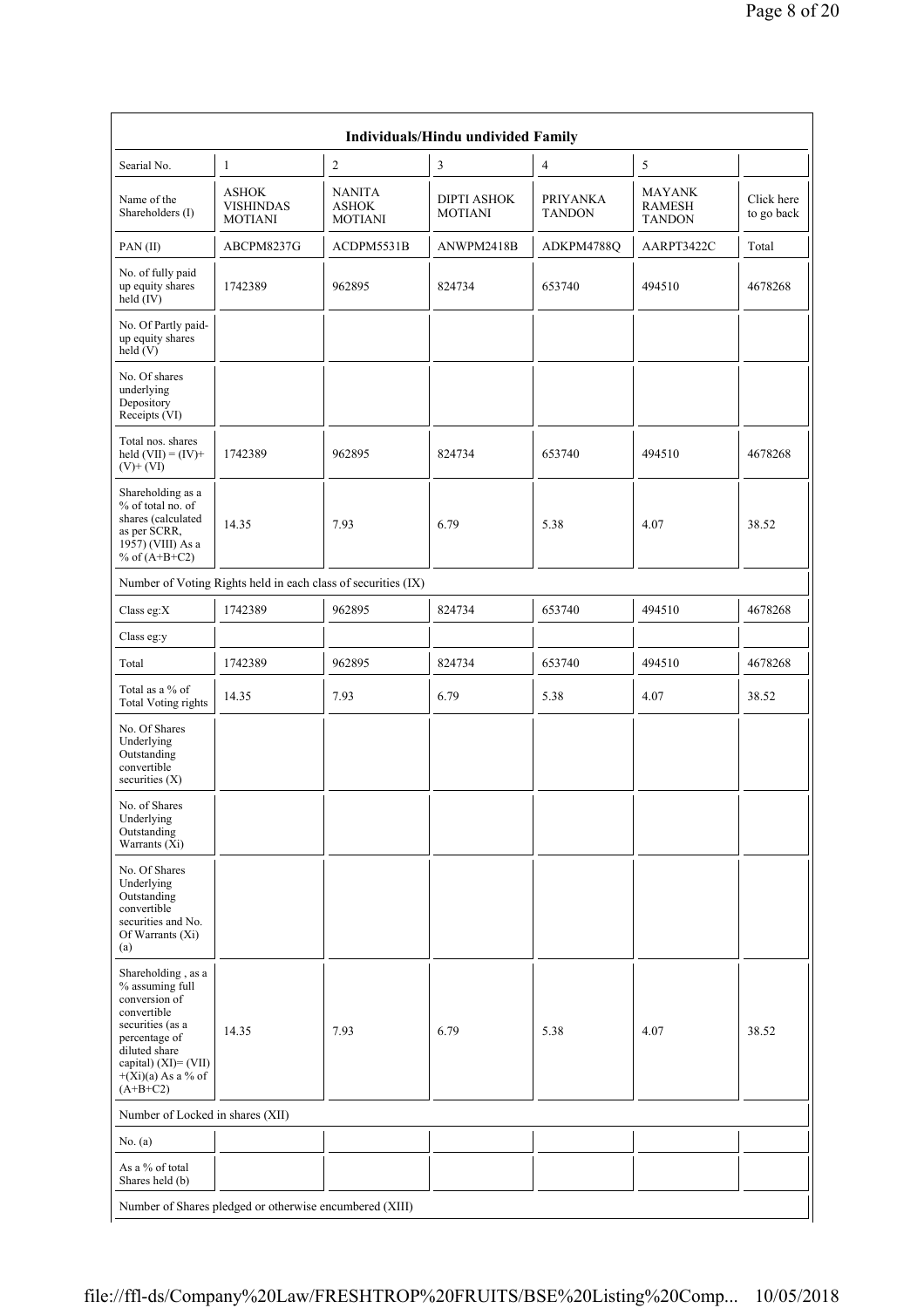| No. $(a)$                                                            |         |        |        |        |        |         |  |  |
|----------------------------------------------------------------------|---------|--------|--------|--------|--------|---------|--|--|
| As a % of total<br>Shares held (b)                                   |         |        |        |        |        |         |  |  |
| Number of equity<br>shares held in<br>dematerialized<br>form $(XIV)$ | 1742389 | 962895 | 824734 | 653740 | 494510 | 4678268 |  |  |
| Reason for not providing PAN                                         |         |        |        |        |        |         |  |  |
| Reason for not<br>providing PAN                                      |         |        |        |        |        |         |  |  |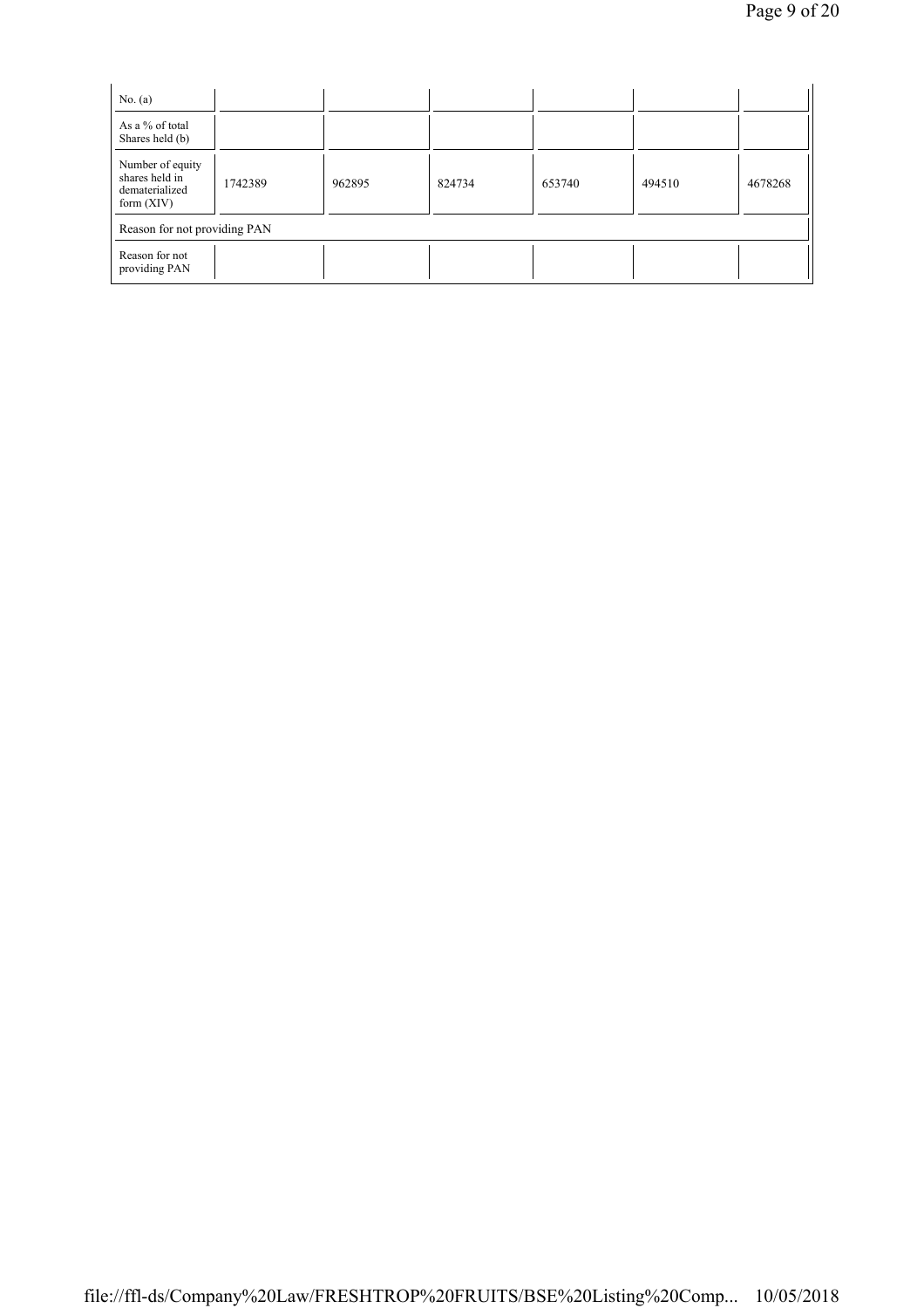| Any Other (specify)                                                                                                                                                                   |                                                               |                       |  |  |  |  |  |  |
|---------------------------------------------------------------------------------------------------------------------------------------------------------------------------------------|---------------------------------------------------------------|-----------------------|--|--|--|--|--|--|
| Searial No.                                                                                                                                                                           | 1                                                             |                       |  |  |  |  |  |  |
| Category                                                                                                                                                                              | Other                                                         | Click here to go back |  |  |  |  |  |  |
| Name of the<br>Shareholders (I)                                                                                                                                                       | FRESHCAP FOODSTUFF LLP                                        |                       |  |  |  |  |  |  |
| PAN(II)                                                                                                                                                                               | AAEFF2382A                                                    | Total                 |  |  |  |  |  |  |
| No. of the<br>Shareholders (I)                                                                                                                                                        | $\mathbf{1}$                                                  | $\mathbf{1}$          |  |  |  |  |  |  |
| No. of fully paid<br>up equity shares<br>held (IV)                                                                                                                                    | 2368013                                                       | 2368013               |  |  |  |  |  |  |
| No. Of Partly paid-<br>up equity shares<br>held (V)                                                                                                                                   |                                                               |                       |  |  |  |  |  |  |
| No. Of shares<br>underlying<br>Depository<br>Receipts (VI)                                                                                                                            |                                                               |                       |  |  |  |  |  |  |
| Total nos. shares<br>held $(VII) = (IV) +$<br>$(V)+(VI)$                                                                                                                              | 2368013                                                       | 2368013               |  |  |  |  |  |  |
| Shareholding as a<br>% of total no. of<br>shares (calculated<br>as per SCRR,<br>1957) (VIII) As a<br>% of $(A+B+C2)$                                                                  | 19.5                                                          | 19.5                  |  |  |  |  |  |  |
|                                                                                                                                                                                       | Number of Voting Rights held in each class of securities (IX) |                       |  |  |  |  |  |  |
| Class eg: X                                                                                                                                                                           | 2368013                                                       | 2368013               |  |  |  |  |  |  |
| Class eg:y                                                                                                                                                                            |                                                               |                       |  |  |  |  |  |  |
| Total                                                                                                                                                                                 | 2368013                                                       | 2368013               |  |  |  |  |  |  |
| Total as a % of<br><b>Total Voting rights</b>                                                                                                                                         | 19.5                                                          | 19.5                  |  |  |  |  |  |  |
| No. Of Shares<br>Underlying<br>Outstanding<br>convertible<br>securities (X)                                                                                                           |                                                               |                       |  |  |  |  |  |  |
| No. of Shares<br>Underlying<br>Outstanding<br>Warrants $(X_i)$                                                                                                                        |                                                               |                       |  |  |  |  |  |  |
| No. Of Shares<br>Underlying<br>Outstanding<br>convertible<br>securities and No.<br>Of Warrants (Xi)<br>(a)                                                                            |                                                               |                       |  |  |  |  |  |  |
| Shareholding, as a<br>% assuming full<br>conversion of<br>convertible<br>securities (as a<br>percentage of<br>diluted share<br>capital) (XI)= (VII)<br>$+(X)$ As a % of<br>$(A+B+C2)$ | 19.5                                                          | 19.5                  |  |  |  |  |  |  |
| Number of Locked in shares (XII)                                                                                                                                                      |                                                               |                       |  |  |  |  |  |  |
| No. $(a)$                                                                                                                                                                             |                                                               |                       |  |  |  |  |  |  |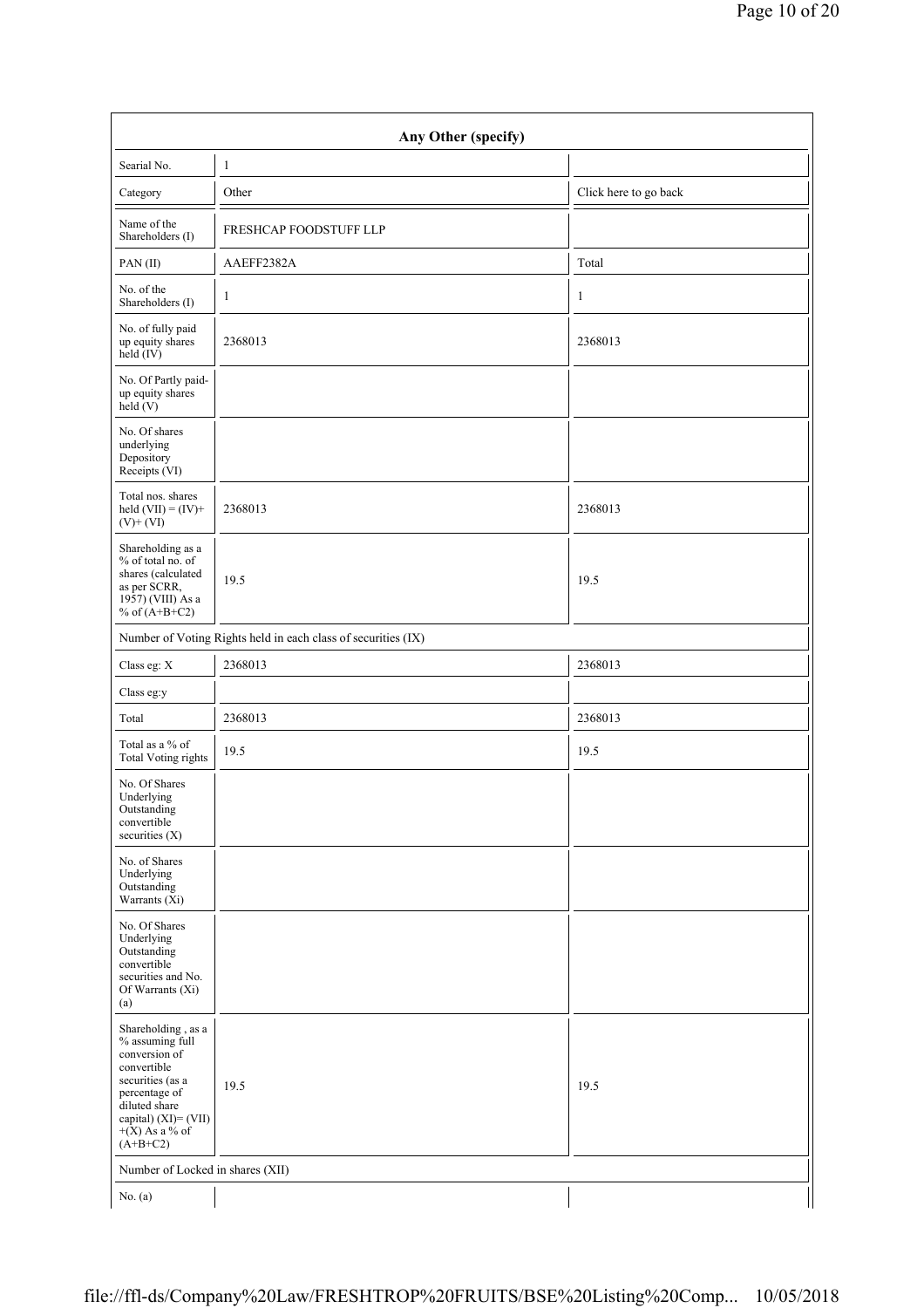| As a % of total<br>Shares held (b)                                   |         |         |  |  |  |  |  |  |
|----------------------------------------------------------------------|---------|---------|--|--|--|--|--|--|
| Number of Shares pledged or otherwise encumbered (XIII)              |         |         |  |  |  |  |  |  |
| No. $(a)$                                                            |         |         |  |  |  |  |  |  |
| As a % of total<br>Shares held (b)                                   |         |         |  |  |  |  |  |  |
| Number of equity<br>shares held in<br>dematerialized<br>form $(XIV)$ | 2368013 | 2368013 |  |  |  |  |  |  |
| Reason for not<br>providing PAN                                      |         |         |  |  |  |  |  |  |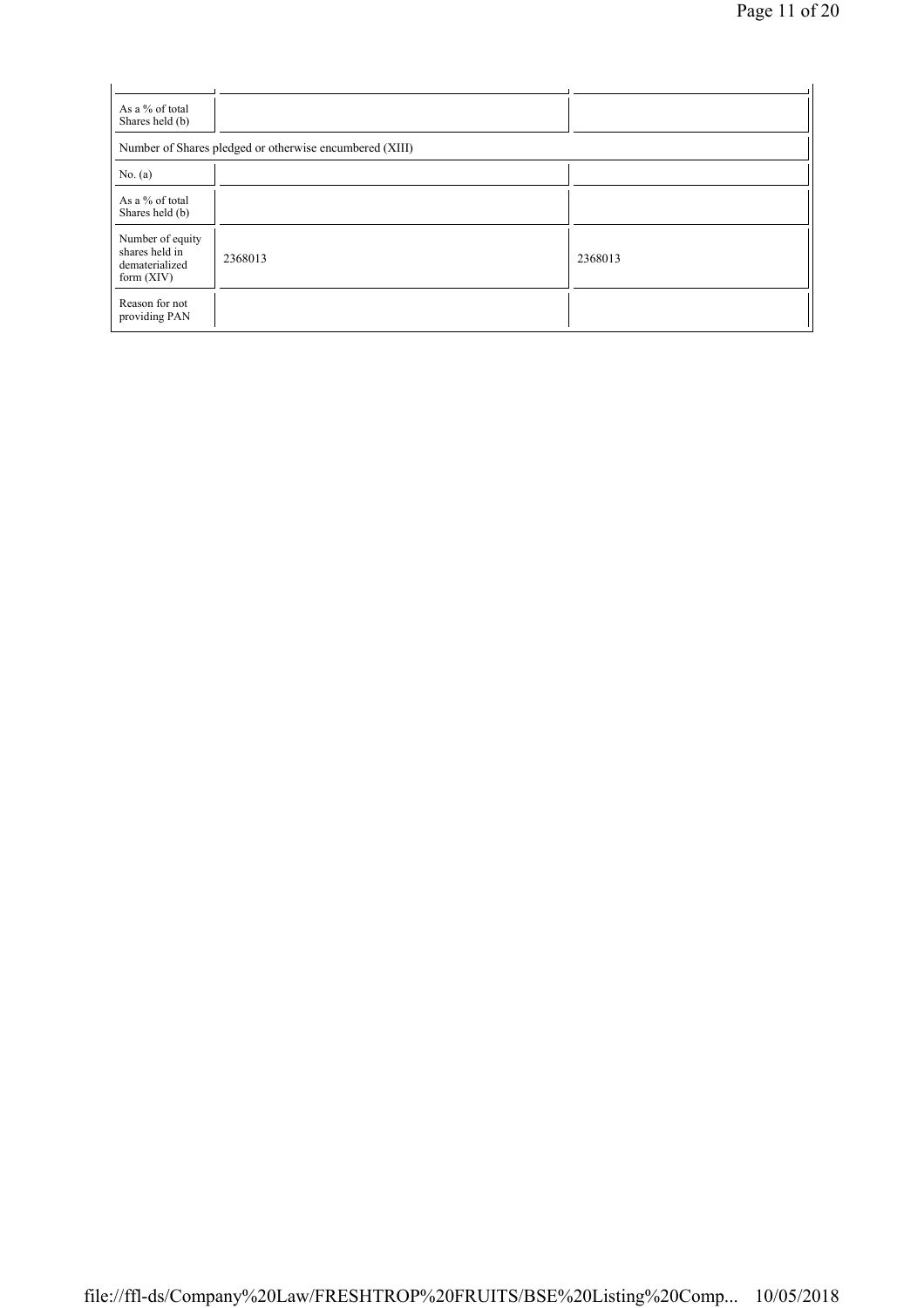| Any Other (specify)                                                                                                                                                                      |                                                               |                       |  |  |  |  |  |  |
|------------------------------------------------------------------------------------------------------------------------------------------------------------------------------------------|---------------------------------------------------------------|-----------------------|--|--|--|--|--|--|
| Searial No.                                                                                                                                                                              | $\mathbf{1}$                                                  |                       |  |  |  |  |  |  |
| Category                                                                                                                                                                                 | Other                                                         |                       |  |  |  |  |  |  |
| Category / More<br>than 1 percentage                                                                                                                                                     | More than 1 percentage of shareholding                        | Click here to go back |  |  |  |  |  |  |
| Name of the<br>Shareholders (I)                                                                                                                                                          | PASSAGE TO INDIA MASTER FUND LIMITED                          |                       |  |  |  |  |  |  |
| PAN(II)                                                                                                                                                                                  | AAECP2986K                                                    | Total                 |  |  |  |  |  |  |
| No. of the<br>Shareholders (I)                                                                                                                                                           | $\mathbf{1}$                                                  | $\boldsymbol{0}$      |  |  |  |  |  |  |
| No. of fully paid<br>up equity shares<br>held $(IV)$                                                                                                                                     | 200000                                                        | $\boldsymbol{0}$      |  |  |  |  |  |  |
| No. Of Partly paid-<br>up equity shares<br>held $(V)$                                                                                                                                    |                                                               |                       |  |  |  |  |  |  |
| No. Of shares<br>underlying<br>Depository<br>Receipts (VI)                                                                                                                               |                                                               |                       |  |  |  |  |  |  |
| Total nos. shares<br>held $(VII) = (IV) +$<br>$(V)+(VI)$                                                                                                                                 | 200000                                                        | $\boldsymbol{0}$      |  |  |  |  |  |  |
| Shareholding as a<br>% of total no. of<br>shares (calculated<br>as per SCRR,<br>1957) (VIII) As a<br>% of $(A+B+C2)$                                                                     | 1.65                                                          | $\boldsymbol{0}$      |  |  |  |  |  |  |
|                                                                                                                                                                                          | Number of Voting Rights held in each class of securities (IX) |                       |  |  |  |  |  |  |
| Class eg: X                                                                                                                                                                              | 200000                                                        | $\boldsymbol{0}$      |  |  |  |  |  |  |
| Class eg:y                                                                                                                                                                               |                                                               |                       |  |  |  |  |  |  |
| Total                                                                                                                                                                                    | 200000                                                        | $\boldsymbol{0}$      |  |  |  |  |  |  |
| Total as a % of<br><b>Total Voting rights</b>                                                                                                                                            | 1.65                                                          | $\boldsymbol{0}$      |  |  |  |  |  |  |
| No. Of Shares<br>Underlying<br>Outstanding<br>convertible<br>securities $(X)$                                                                                                            |                                                               |                       |  |  |  |  |  |  |
| No. of Shares<br>Underlying<br>Outstanding<br>Warrants (Xi)                                                                                                                              |                                                               |                       |  |  |  |  |  |  |
| No. Of Shares<br>Underlying<br>Outstanding<br>convertible<br>securities and<br>Warrants $(X)$                                                                                            |                                                               |                       |  |  |  |  |  |  |
| Shareholding, as a<br>% assuming full<br>conversion of<br>convertible<br>securities (as a<br>percentage of<br>diluted share<br>capital) $(XI) = (VII)$<br>$+(X)$ As a % of<br>$(A+B+C2)$ | 1.65                                                          | $\boldsymbol{0}$      |  |  |  |  |  |  |
| Number of Locked in shares (XII)                                                                                                                                                         |                                                               |                       |  |  |  |  |  |  |
|                                                                                                                                                                                          |                                                               |                       |  |  |  |  |  |  |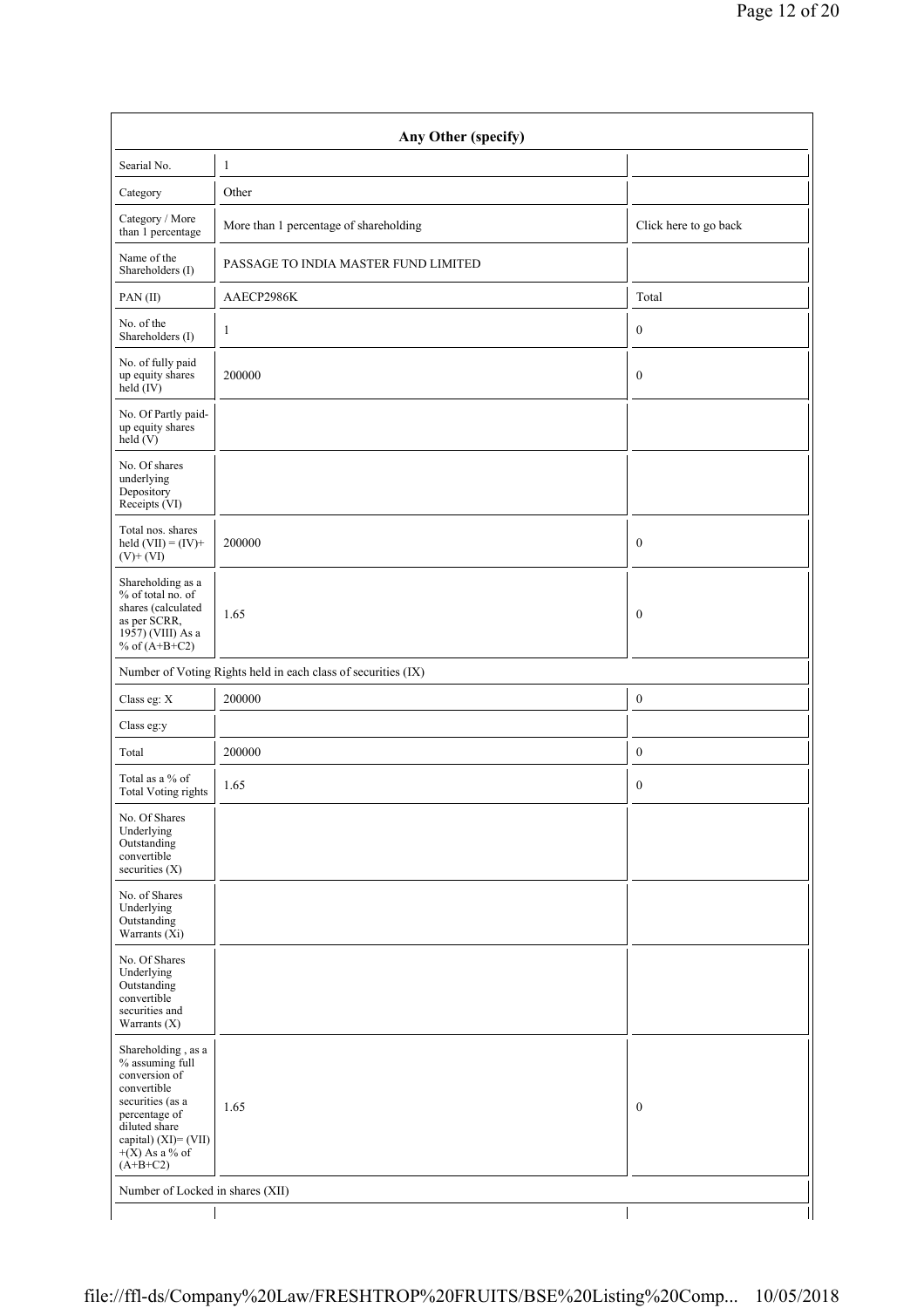| No. $(a)$                                                            |        |          |
|----------------------------------------------------------------------|--------|----------|
| As a % of total<br>Shares held (b)                                   |        |          |
| Number of equity<br>shares held in<br>dematerialized<br>form $(XIV)$ | 200000 | $\theta$ |
| Reason for not providing PAN                                         |        |          |
| Reason for not<br>providing PAN                                      |        |          |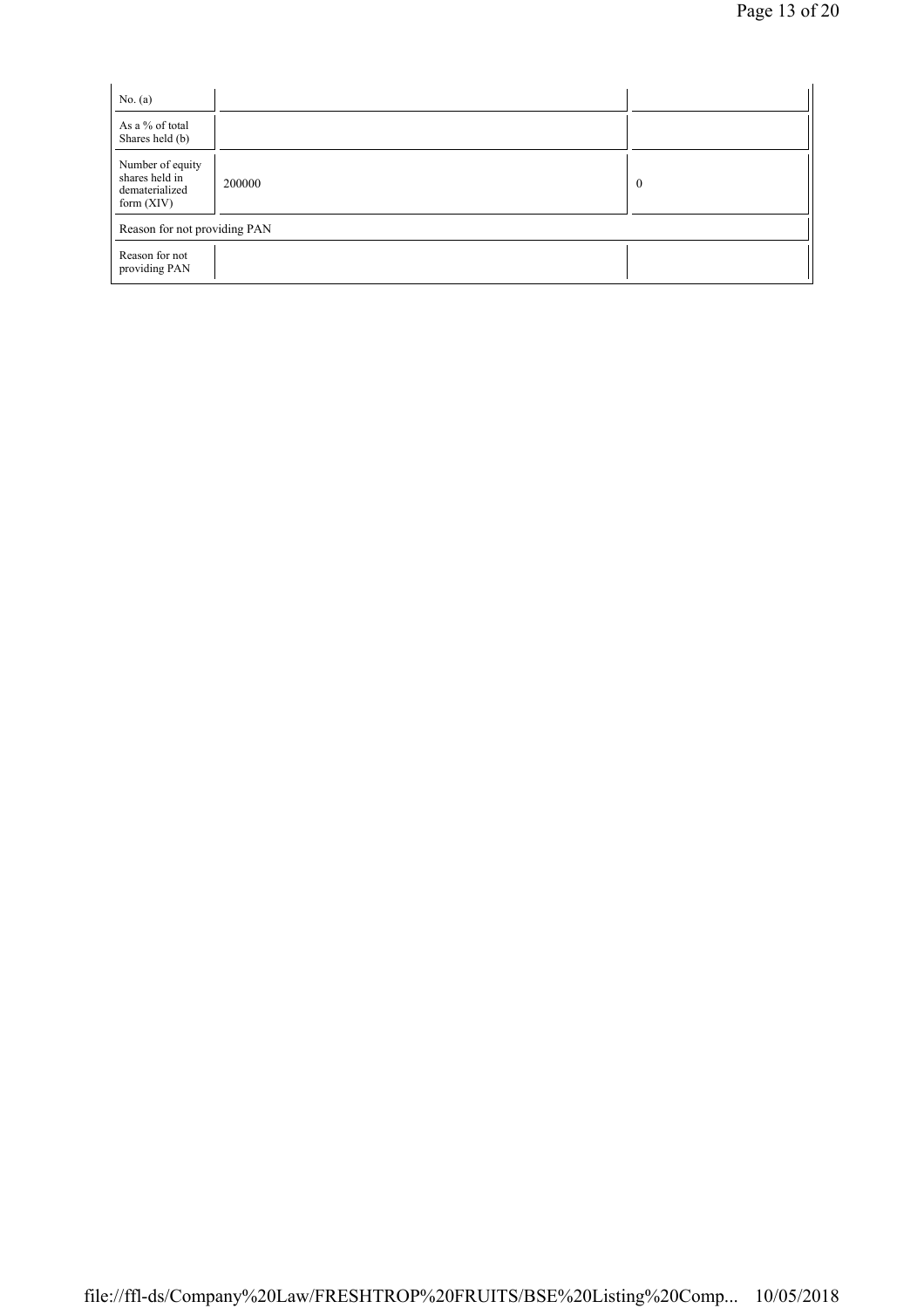$\overline{\phantom{a}}$ 

| Individuals - ii. Individual shareholders holding nominal share capital in excess of Rs. 2 lakhs.                                                                                     |                                                               |                      |                          |                       |
|---------------------------------------------------------------------------------------------------------------------------------------------------------------------------------------|---------------------------------------------------------------|----------------------|--------------------------|-----------------------|
| Searial No.                                                                                                                                                                           | 1                                                             | $\overline{c}$       | 3                        |                       |
| Name of the<br>Shareholders (I)                                                                                                                                                       | <b>AVINASH P WADHWA</b>                                       | SHITAL NAVIN AGARWAL | <b>GIRISH GULATI HUF</b> | Click here to go back |
| PAN(II)                                                                                                                                                                               | AAIPW9608A                                                    | ABHPA2123J           | AAFHG1700A               | Total                 |
| No. of fully paid<br>up equity shares<br>held $(IV)$                                                                                                                                  | 126437                                                        | 125630               | 189223                   | 441290                |
| No. Of Partly paid-<br>up equity shares<br>held(V)                                                                                                                                    |                                                               |                      |                          |                       |
| No. Of shares<br>underlying<br>Depository<br>Receipts (VI)                                                                                                                            |                                                               |                      |                          |                       |
| Total nos. shares<br>held $(VII) = (IV) +$<br>$(V)$ + $(V)$                                                                                                                           | 126437                                                        | 125630               | 189223                   | 441290                |
| Shareholding as a<br>% of total no. of<br>shares (calculated<br>as per SCRR,<br>1957) (VIII) As a<br>% of $(A+B+C2)$                                                                  | 1.04                                                          | 1.03                 | 1.56                     | 3.63                  |
|                                                                                                                                                                                       | Number of Voting Rights held in each class of securities (IX) |                      |                          |                       |
| Class eg: X                                                                                                                                                                           | 126437                                                        | 125630               | 189223                   | 441290                |
| Class eg:y                                                                                                                                                                            |                                                               |                      |                          |                       |
| Total                                                                                                                                                                                 | 126437                                                        | 125630               | 189223                   | 441290                |
| Total as a % of<br><b>Total Voting rights</b>                                                                                                                                         | 1.04                                                          | 1.03                 | 1.56                     | 3.63                  |
| No. Of Shares<br>Underlying<br>Outstanding<br>convertible<br>securities (X)                                                                                                           |                                                               |                      |                          |                       |
| No. of Shares<br>Underlying<br>Outstanding<br>Warrants (Xi)                                                                                                                           |                                                               |                      |                          |                       |
| No. Of Shares<br>Underlying<br>Outstanding<br>convertible<br>securities and No.<br>Of Warrants (Xi)<br>(a)                                                                            |                                                               |                      |                          |                       |
| Shareholding, as a<br>% assuming full<br>conversion of<br>convertible<br>securities (as a<br>percentage of<br>diluted share<br>capital) (XI)= (VII)<br>$+(X)$ As a % of<br>$(A+B+C2)$ | 1.04                                                          | 1.03                 | 1.56                     | 3.63                  |
| Number of Locked in shares (XII)                                                                                                                                                      |                                                               |                      |                          |                       |
| No. $(a)$                                                                                                                                                                             |                                                               |                      |                          |                       |
| As a % of total<br>Shares held (b)                                                                                                                                                    |                                                               |                      |                          |                       |
| Number of equity<br>shares held in                                                                                                                                                    |                                                               |                      |                          |                       |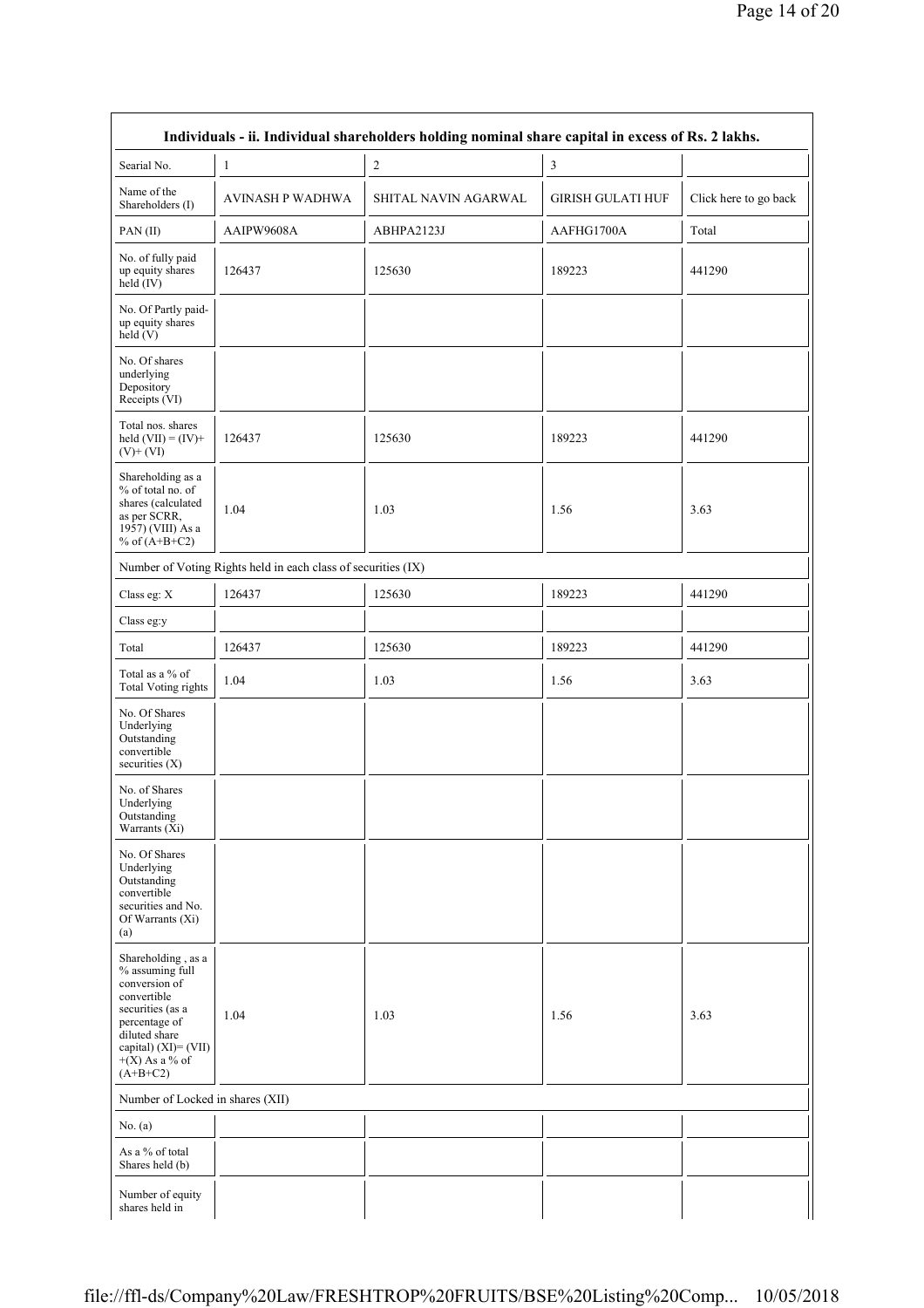| dematerialized<br>form $(XIV)$  | 126437 | 125630 | 189223 | 441290 |
|---------------------------------|--------|--------|--------|--------|
| Reason for not providing PAN    |        |        |        |        |
| Reason for not<br>providing PAN |        |        |        |        |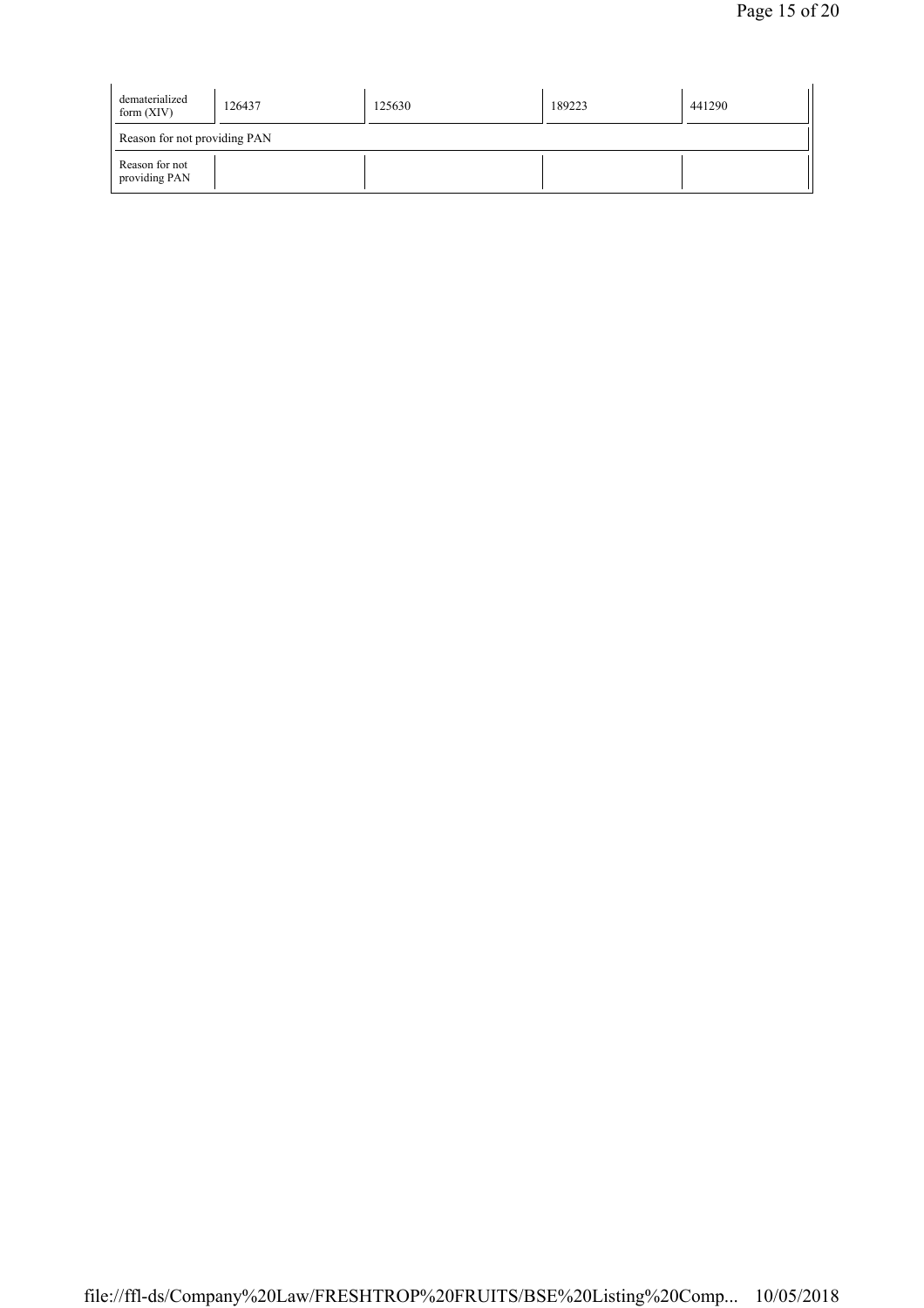| Searial No.                                                                                                          | 1                                                             | $\overline{c}$      | 3                     | $\overline{4}$ | 5               | 6                          |
|----------------------------------------------------------------------------------------------------------------------|---------------------------------------------------------------|---------------------|-----------------------|----------------|-----------------|----------------------------|
| Category                                                                                                             | <b>Bodies Corporate</b>                                       | Clearing<br>Members | $NRI - Non-$<br>Repat | <b>NRI</b>     | $NRI-$<br>Repat | <b>Bodies</b><br>Corporate |
| Category / More<br>than 1 percentage                                                                                 | More than 1 percentage of<br>shareholding                     | Category            | Category              | Category       | Category        | Category                   |
| Name of the<br>Shareholders (I)                                                                                      | <b>EDELWEISS BROKING LTD</b>                                  |                     |                       |                |                 |                            |
| PAN(II)                                                                                                              | AABCE9421H                                                    |                     |                       |                |                 |                            |
| No. of the<br>Shareholders (I)                                                                                       | 1                                                             | 93                  | 32                    | 86             | 5               | 160                        |
| No. of fully paid<br>up equity shares<br>$held$ (IV)                                                                 | 129729                                                        | 100038              | 25973                 | 337938         | 8595            | 541429                     |
| No. Of Partly paid-<br>up equity shares<br>held $(V)$                                                                |                                                               |                     |                       |                |                 |                            |
| No. Of shares<br>underlying<br>Depository<br>Receipts (VI)                                                           |                                                               |                     |                       |                |                 |                            |
| Total nos. shares<br>held $(VII) = (IV) +$<br>$(V)+(VI)$                                                             | 129729                                                        | 100038              | 25973                 | 337938         | 8595            | 541429                     |
| Shareholding as a<br>% of total no. of<br>shares (calculated<br>as per SCRR,<br>1957) (VIII) As a<br>% of $(A+B+C2)$ | 1.07                                                          | 0.82                | 0.21                  | 2.78           | 0.07            | 4.46                       |
|                                                                                                                      | Number of Voting Rights held in each class of securities (IX) |                     |                       |                |                 |                            |
| Class eg: X                                                                                                          | 129729                                                        | 100038              | 25973                 | 337938         | 8595            | 541429                     |
| Class eg:y                                                                                                           |                                                               |                     |                       |                |                 |                            |
| Total                                                                                                                | 129729                                                        | 100038              | 25973                 | 337938         | 8595            | 541429                     |
| Total as a % of<br>Total Voting rights                                                                               | 1.07                                                          | 0.82                | 0.21                  | 2.78           | 0.07            | 4.46                       |
| No. Of Shares<br>Underlying<br>Outstanding<br>convertible<br>securities (X)                                          |                                                               |                     |                       |                |                 |                            |
| No. of Shares<br>Underlying<br>Outstanding<br>Warrants $(X_i)$                                                       |                                                               |                     |                       |                |                 |                            |
| No. Of Shares<br>Underlying<br>Outstanding<br>convertible<br>securities and No.<br>Of Warrants (Xi)<br>(a)           |                                                               |                     |                       |                |                 |                            |
| Shareholding, as a<br>% assuming full<br>conversion of                                                               | 1.07                                                          | 0.82                | 0.21                  | 2.78           | 0.07            | 4.46                       |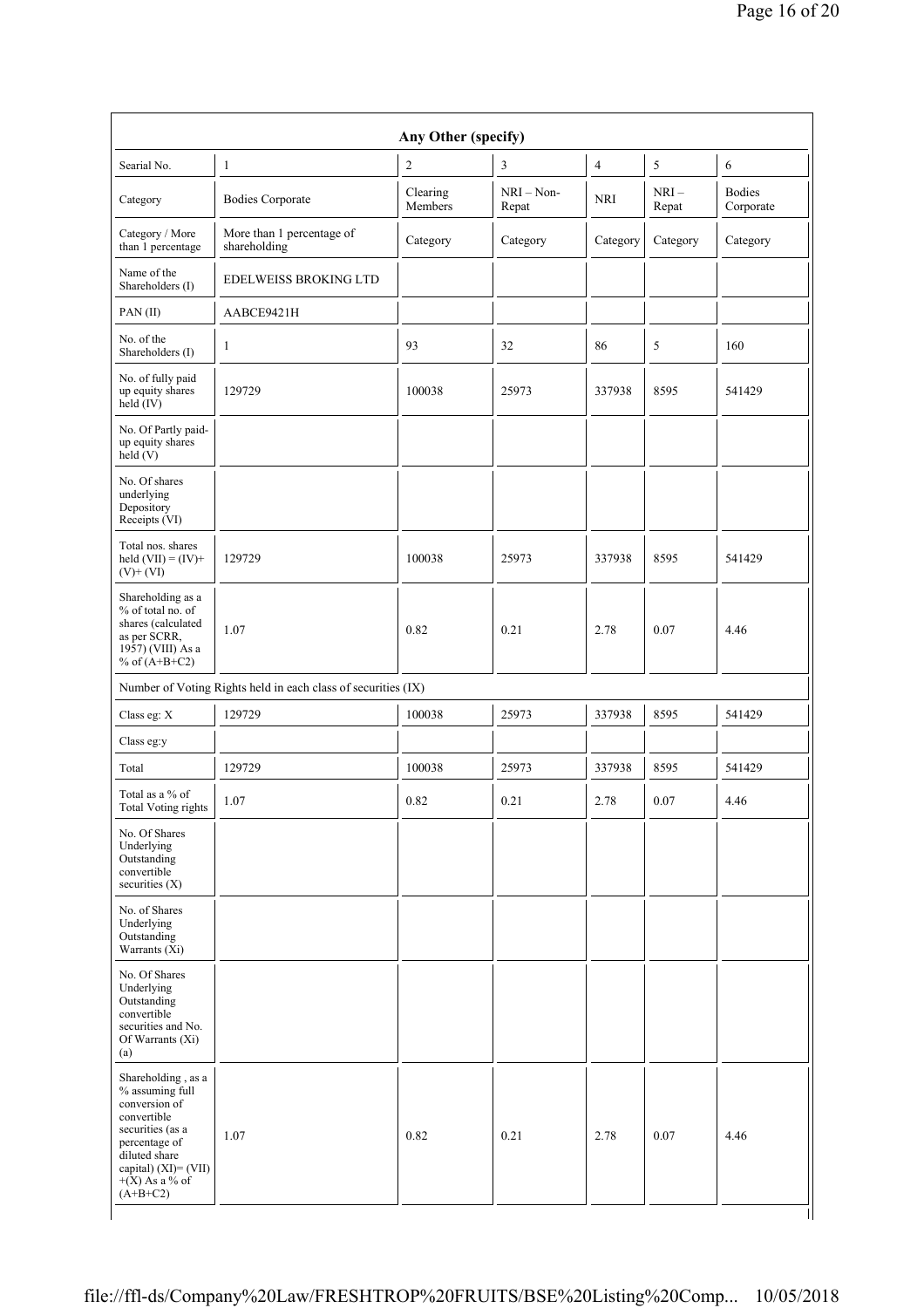| No. $(a)$                                                            | Number of Locked in shares (XII) |        |       |        |      |        |
|----------------------------------------------------------------------|----------------------------------|--------|-------|--------|------|--------|
| As a % of total<br>Shares held (b)                                   |                                  |        |       |        |      |        |
| Number of equity<br>shares held in<br>dematerialized<br>form $(XIV)$ | 129729                           | 100038 | 25973 | 288738 | 8595 | 433929 |
| Reason for not providing PAN                                         |                                  |        |       |        |      |        |
| Reason for not<br>providing PAN                                      |                                  |        |       |        |      |        |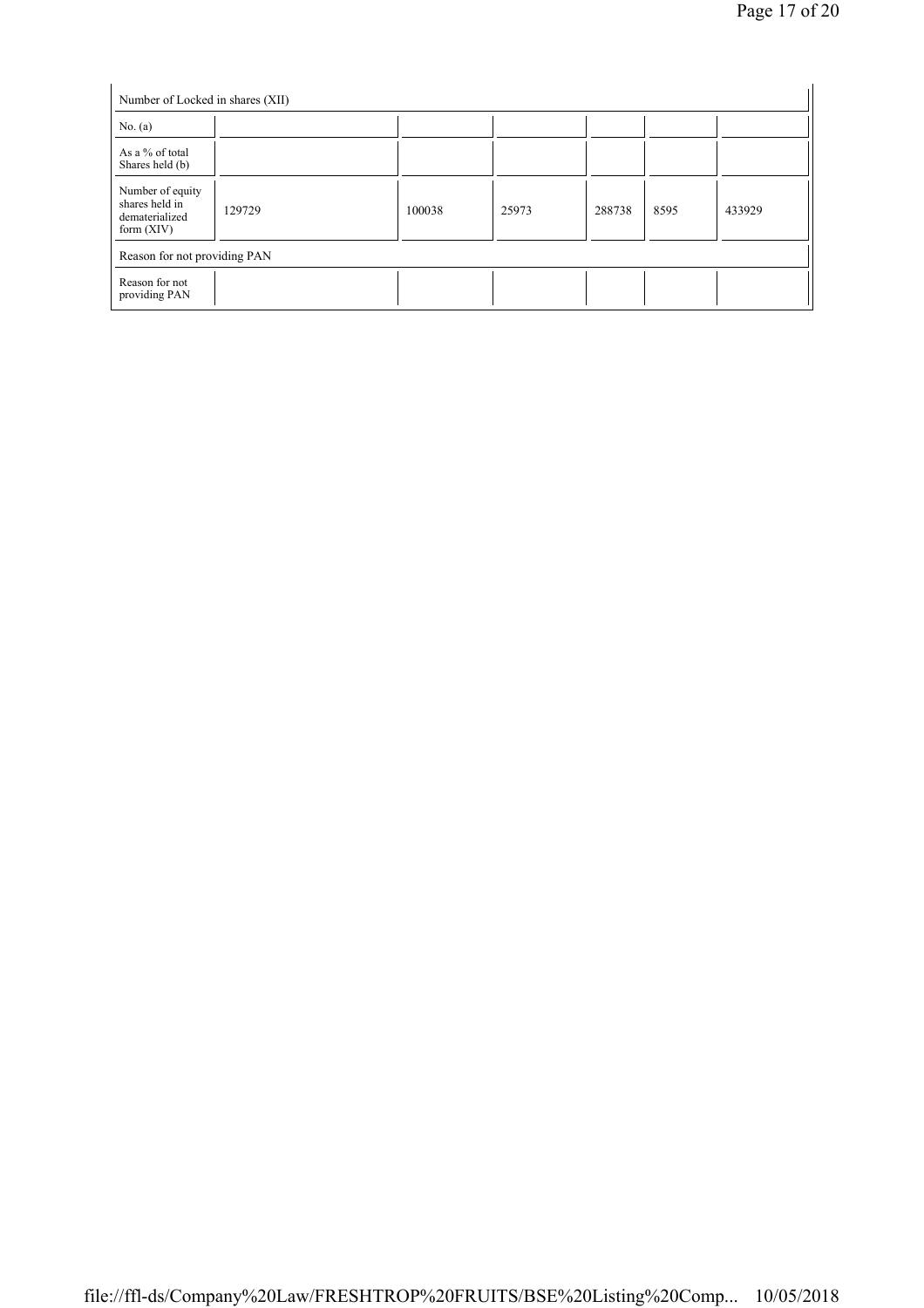| Any Other (specify)                                                                                                                                                                   |                       |  |
|---------------------------------------------------------------------------------------------------------------------------------------------------------------------------------------|-----------------------|--|
| Searial No.                                                                                                                                                                           |                       |  |
| Category                                                                                                                                                                              |                       |  |
| Category / More<br>than 1 percentage                                                                                                                                                  |                       |  |
| Name of the<br>Shareholders (I)                                                                                                                                                       | Click here to go back |  |
| PAN(II)                                                                                                                                                                               | Total                 |  |
| No. of the<br>Shareholders (I)                                                                                                                                                        | 376                   |  |
| No. of fully paid<br>up equity shares<br>$held$ (IV)                                                                                                                                  | 1013973               |  |
| No. Of Partly paid-<br>up equity shares<br>held $(V)$                                                                                                                                 |                       |  |
| No. Of shares<br>underlying<br>Depository<br>Receipts (VI)                                                                                                                            |                       |  |
| Total nos. shares<br>held $(VII) = (IV) +$<br>$(V)+(VI)$                                                                                                                              | 1013973               |  |
| Shareholding as a<br>% of total no. of<br>shares (calculated<br>as per SCRR,<br>1957) (VIII) As a<br>% of $(A+B+C2)$                                                                  | 8.34                  |  |
| Number of Voting Rights held in each class of securities (IX)                                                                                                                         |                       |  |
| Class eg: X                                                                                                                                                                           | 1013973               |  |
| Class eg:y                                                                                                                                                                            |                       |  |
| Total                                                                                                                                                                                 | 1013973               |  |
| Total as a % of<br><b>Total Voting rights</b>                                                                                                                                         | 8.34                  |  |
| No. Of Shares<br>Underlying<br>Outstanding<br>convertible<br>securities $(X)$                                                                                                         |                       |  |
| No. of Shares<br>Underlying<br>Outstanding<br>Warrants $(X_i)$                                                                                                                        |                       |  |
| No. Of Shares<br>Underlying<br>Outstanding<br>convertible<br>securities and No.<br>Of Warrants (Xi)<br>(a)                                                                            |                       |  |
| Shareholding, as a<br>% assuming full<br>conversion of<br>convertible<br>securities (as a<br>percentage of<br>diluted share<br>capital) (XI)= (VII)<br>$+(X)$ As a % of<br>$(A+B+C2)$ | 8.34                  |  |
| Number of Locked in shares (XII)                                                                                                                                                      |                       |  |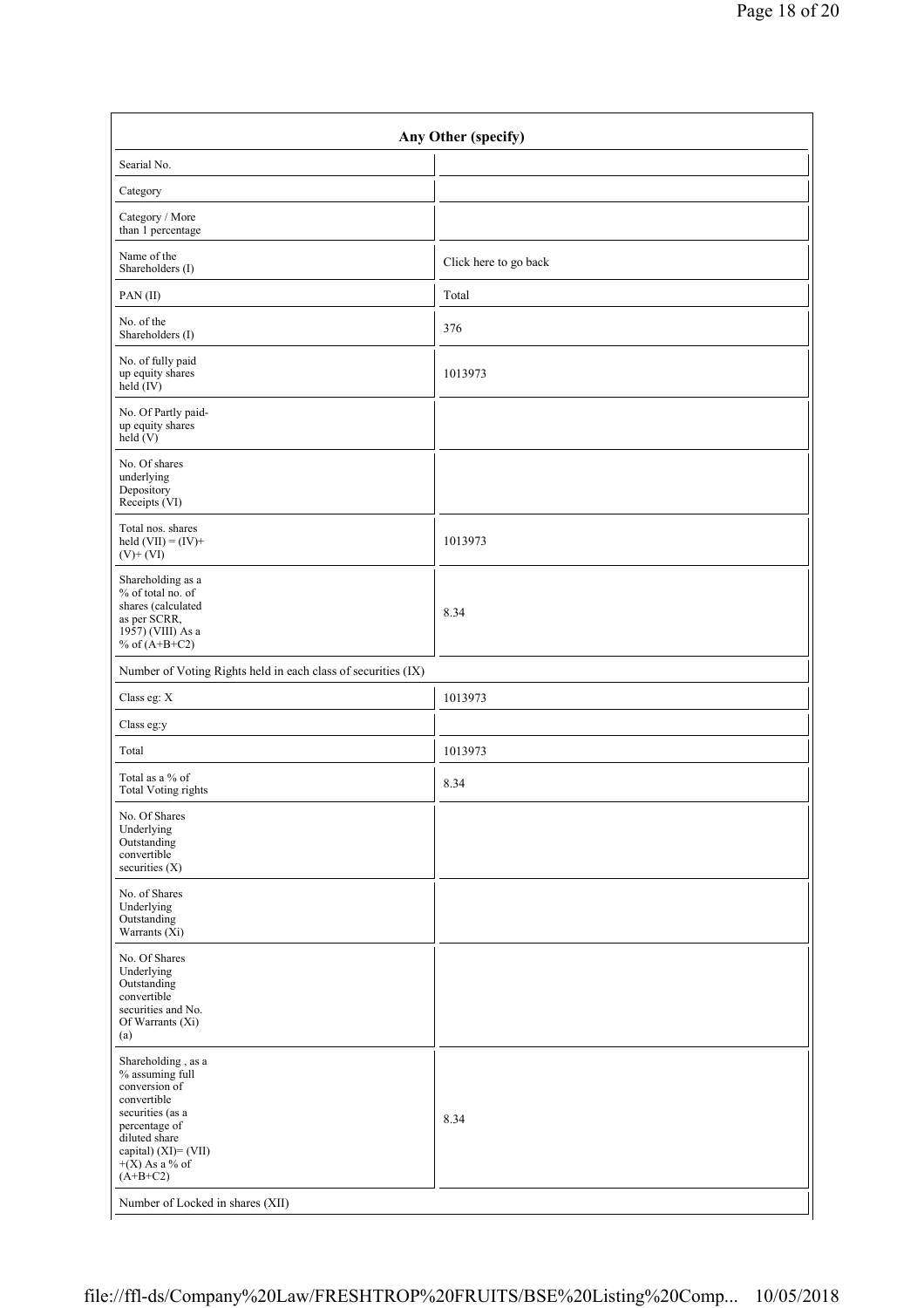| No. $(a)$                                                            |        |
|----------------------------------------------------------------------|--------|
| As a % of total<br>Shares held (b)                                   |        |
| Number of equity<br>shares held in<br>dematerialized<br>form $(XIV)$ | 857273 |
| Reason for not providing PAN                                         |        |
| Reason for not<br>providing PAN                                      |        |